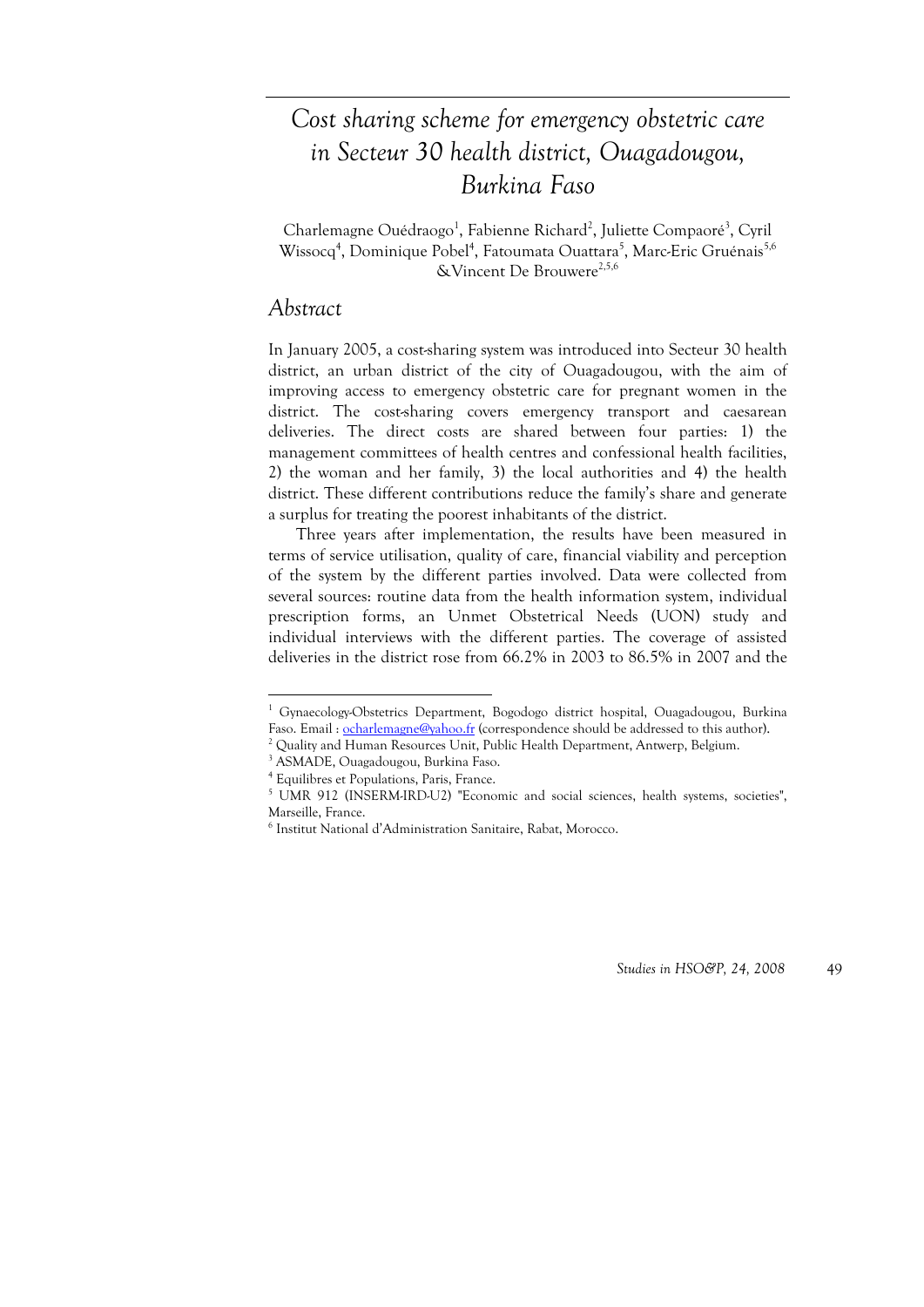rate of caesarean deliveries from 2.5 to 3.7%, with 1% of interventions for absolute maternal indications. The cost-sharing system is financially viable and managed to adapt itself to the introduction of a new national subsidy for emergency obstetric care. It now provides complete case management for a caesarean delivery for only 6,000 CFA francs  $(9.1 \epsilon)$ . Nevertheless, the sustainability of such a system, based on an annual commitment from each party, requires monitoring and evaluation within Burkina's fast changing context (decentralisation, reforms).

**Keywords** : cost-sharing, Burkina Faso, emergency obstetric care, access to health care, urban health

# *Introduction*

With a ratio of 484 maternal deaths for 100,000 live births (Ministère de l'Economie et du Développement, INSD 1999), improved maternal health and access to emergency obstetric care represent a major challenge to Burkina Faso's health system. Over the last ten years, the Ministry of Health has endeavoured to provide each region with access to basic obstetric services provided by Health and Community Promotion Centres (CSPS) and complete obstetric health care by Medical Centres with Surgical Units (CMA) (Ministère de la Santé 2000, Ministère de la Santé 2001a, Ministère de la Santé 2004). Despite these efforts, the national average caesarean rate remains low: 0.7% of expected births, according to the 2005 study on demography and health (2005). The level of CMAs varies considerably from one district to another (42 functional CMAs out of 53) and many women still have limited access to emergency obstetric care (Ministère de l'Economie et du Développement, INSD 2005, Ministère de la Santé 2005a). Financial constraints remain amongst the major barriers limiting access to health care (Thaddeus & Maine 1994). In Burkina Faso in 2006, the GDP per inhabitant stood at 235,615 FCFA (359€), with 46.4% of the population living below the poverty line (82,672 FCFA (126€) per person per year (Ministère de l'Economie et du Développement, INSD 2003). According to the Priority Survey carried out by NISD in 1998, of the reasons cited for patients' non-use of modern services, economic issues ranked in second place, after a preference for self-medication (Ministère de l'Economie et du Développement, INSD 1998). The poorest members of the population delay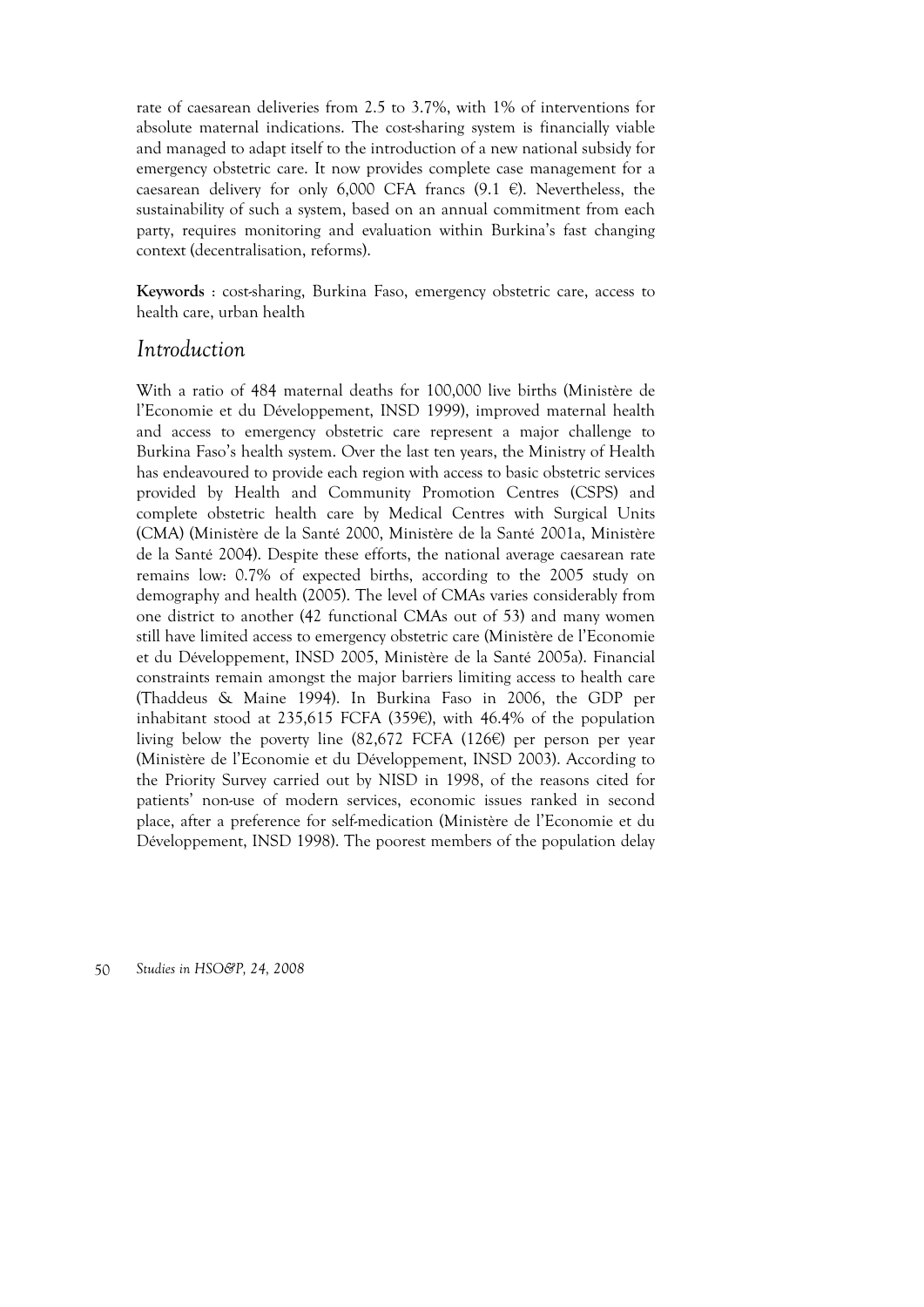seeking health care. They have to pay transport costs, travel long distances and then cover the treatment costs on arrival. Only a tiny fraction of the population has health insurance coverage (La Concertation 2004, Bicaba *et al*. 2004, Su *et al*. 2006). A family spends an average of 4,018 FCFA (6.1€) a month on health, and the poorest quintile of the population only 1,014 FCFA (1.5€) (Ministère de l'Economie et du Développement, INSD 1998). Yet the average price of a caesarean observed in 3 regional hospitals stands at 75,000 FCFA (114€), with the highest price being 300,000 FCFA (475€) (Bicaba *et al.* 2004).

Different initiatives have been launched to reduce these financial barriers. In 2001, UNICEF started supporting the introduction of costsharing systems for obstetric emergencies in the Eastern Region (Bogandé, Diapaga & Pama), the Eastern Central Region (Koupéla and Ouargaye) and the Sahel Region (Sebba) (Ministère de la Santé 2005b). An evaluation of this experience carried out in 2003 showed a reduction in the direct costs incurred by the patient and her family of 60 to 70% without prepayment and an increase in the rate of caesarean deliveries (Nacoulma *et al*. 2003). In January 2005, after 18 months of preparation, the Secteur 30 health district, an urban district of the city of Ouagadougou, set up a cost-sharing system in its turn, with the technical support of the AQUASOU project<sup>7</sup>. It is the first time this system has been tested in an urban set up. On 1st October 2006, the State of Burkina Faso introduced a national subsidy for deliveries and emergency obstetric care, covering 80% of direct costs. This was in addition to the districts' own efforts to reduce the fees for obstetric care.

This chapter aims to describe the different steps involved in introducing a cost-sharing system into Secteur 30 health district, its management and its adaptation to the fast changing context of Burkina Faso (decentralisation process). It will also present the results 3 years after the system's implementation.

<u>.</u>

<sup>&</sup>lt;sup>7</sup> Project for Improving Quality and Access to Emergency Obstetric Care, financed by the French Ministry of Foreign Affairs. Duration: 3 years (1st<sup>r</sup>January 2003- 31 December 2005). Intervention area: Secteur 30 health district. Partners: Institute of Tropical Medicine (Anvers), Institute of Research for Development (Marseille), Equilibres & Populations (Paris)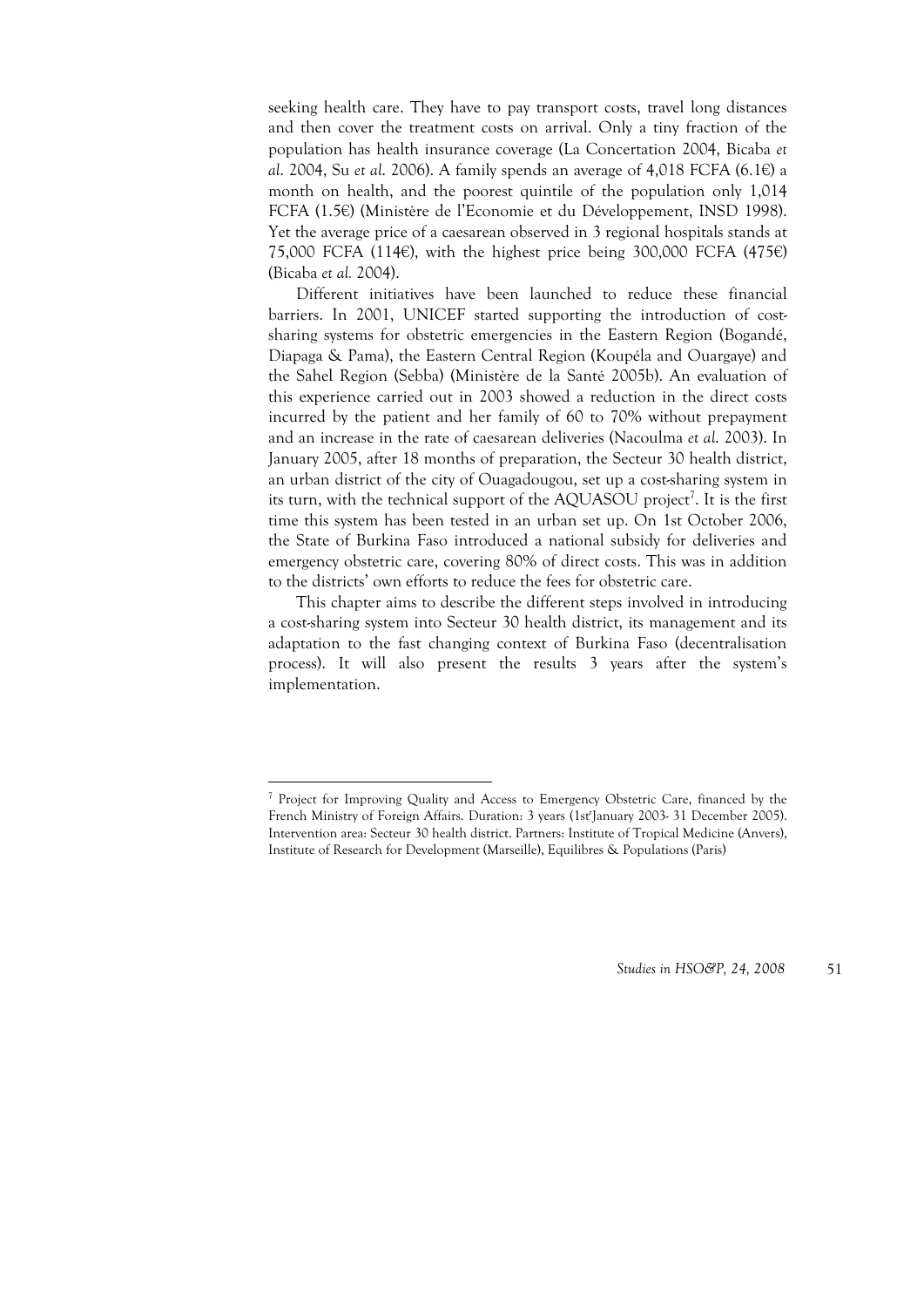# *Context*

### SECTEUR 30 HEALTH DISTRICT

Secteur 30 health district, called Bogogodo district since 2008, was one of the four districts constituting the Central health region (Figure 1). It extended over a surface area of 1,534 Km² (currently 1,200 km²) and covered the *arrondissement* of Bogodogo (5 urban sectors and 2 villages), forming part of the *commune* of Ouagadougou and the *departments* of Saaba (23 villages), Koubri (25 villages) and Komsilga (36 villages). The local administration is as follow : i) the whole Central region is headed by a High Commissioner (a Government representative); ii) the whole town of Ouagadougou, by the Mayor of Ouagadougou; iii) Bogodogo *arrondissement* is also headed by a mayor; iv) each of the three rural *departments*, by a prefect. All these representatives are committed to cost-sharing system as we will see below. In 2006 its population was estimated at 489,976 inhabitants, 330,153 of whom lived in urban areas.



**Figure 1. Map of health districts in Ouagadougou (Central Region)**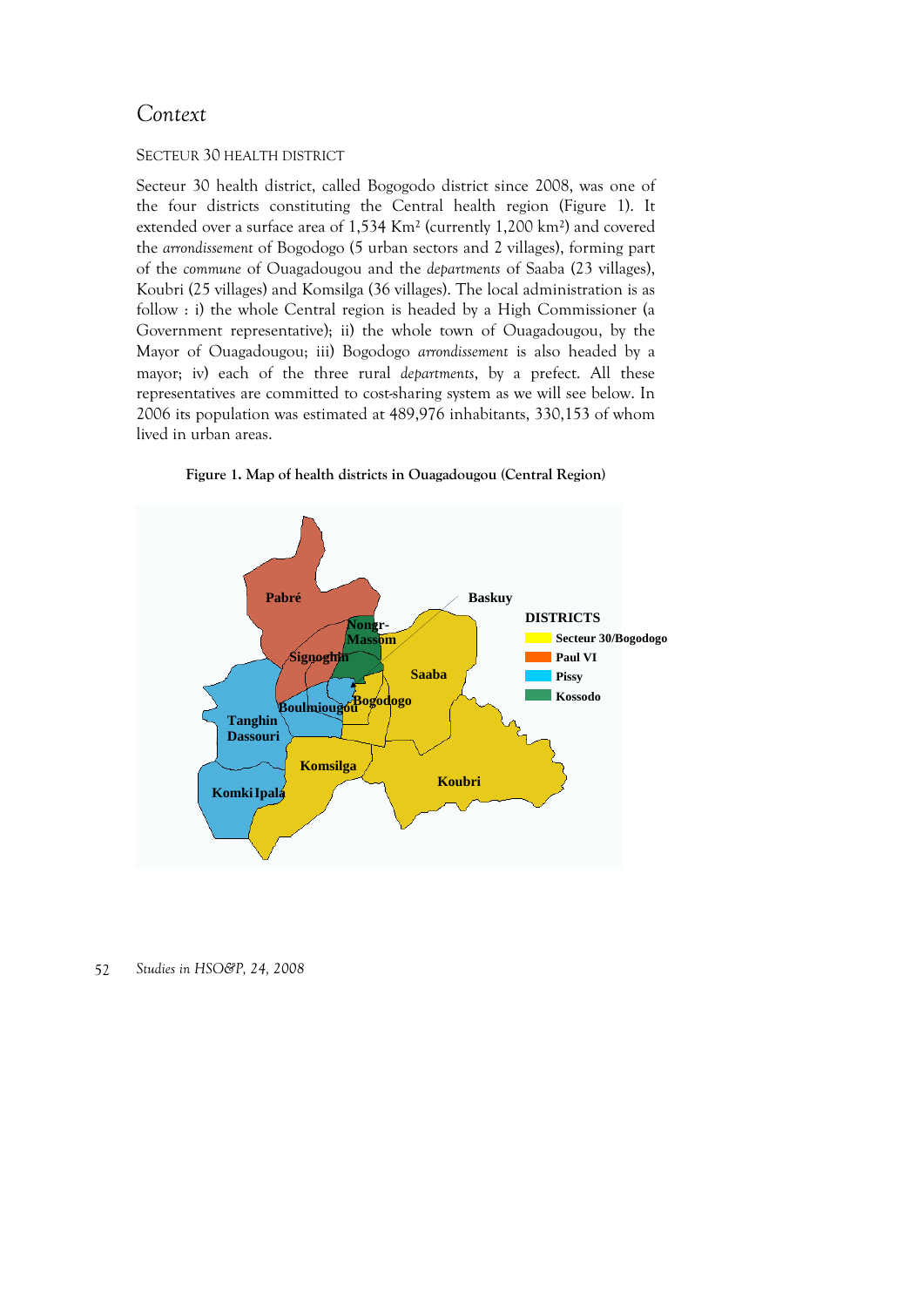The health district includes 44 first level health facilities, 3 medical centres including two confessional and a Medical Centre with a Surgical Unit. 85% of the district's population lives less than 5 km away from a health facility (Ministère de la Santé 2006) and 66% of women delivered with qualified assistance in 2003. Communities run their own health centres through management committees (COGES).

#### THE CMA OF SECTEUR 30

The CMA is the district's referral hospital. The operating theatre opened on 1 August 2003, but emergency obstetric surgery has only been possible 24/7 since 1 October 2004 with one gynaecologist permanently on call (external doctors are needed to complete the obstetric duty roster). Two midwives, a delivery assistant and a helper are on duty for the delivery room day and night, weekends included. There are 24 beds in the maternity ward, which is few compared to service utilisation (4,182 admissions and 3,509 deliveries in 2005). The occupation rate reached 103% in 2005 (AQUASOU 2003) and in 2006 the health district introduced a policy for reducing the number of normal deliveries in the CMA, by opening maternity units in the outlying areas and offering good delivery conditions in  $1<sup>st</sup>$  level health facilities (equipment, training). Women now have to attend these first, and by 2006, the total number of CMA admissions had dropped by 25% (2,476 deliveries).

# *The cost-sharing system*

### THE PRINCIPLE OF COST-SHARING

The objective of cost-sharing is to improve access to emergency obstetric care for women living in Secteur 30 health district. The cost-sharing covers 'emergency transport and a caesarean'. The direct costs are shared between four parties: 1) the COGES and health facilities run by religious groups, 2) the woman and her family, 3) the local authorities and 4) the Ministry of Health. The funds contributed by these different parties reduce the family's share and generate a surplus for treating the poorest members of the district.

### THE PREPARATORY PHASE

The preparatory phase lasted a year and a half (Figure 2). The principle of introducing a cost-sharing system for obstetric emergencies was adopted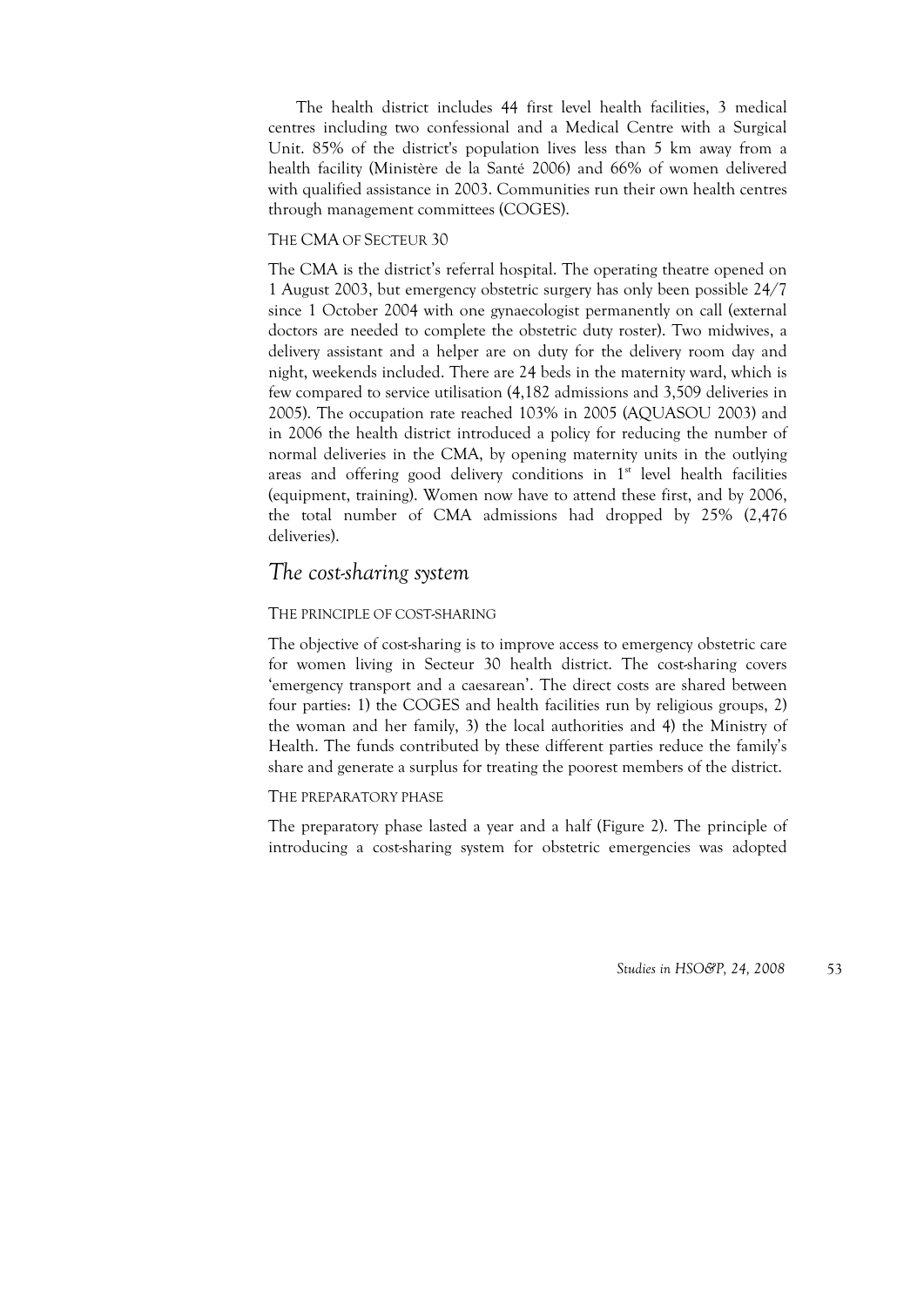during a consensus workshop held on  $6<sup>th</sup>$  of May 2003, attended by the representatives of health centre management committees, health authorities at district, regional and central levels, international partners, professional associations, medical schools, representatives of local authorities, women's associations and health staff members (AQUASOU 2004).



**Figure 2. The main stages of introducing cost-sharing** 

The first technical note was presented to the different parties (local authorities, COGES, District Management Team) in July 2003. It estimated the number of major obstetric interventions (MOI) by department or communes of origin, based on an empirical rate of 2.5% of expected births (being 538 MOI a year and an average of 45 a month). It then provided a cost estimation for the package of services (transport, surgery and postoperative care for mother and child), fixed at 112.8€ (Table 1). It should be noted that the parties adopted a solidarity-based approach for financing transport, fixing the same price for all regardless of the distance involved.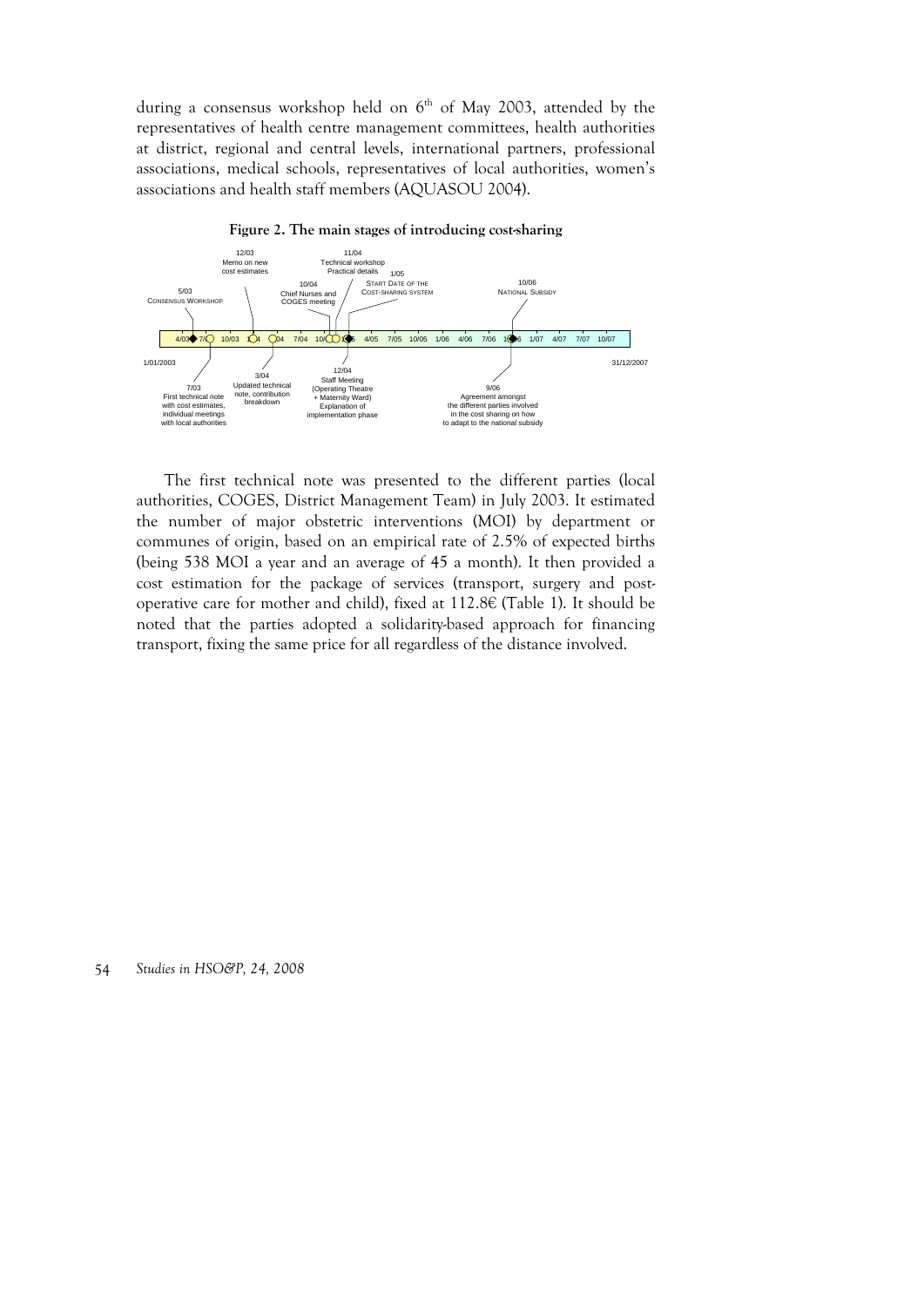|                                             | 2005        |       | 2008        |       |
|---------------------------------------------|-------------|-------|-------------|-------|
| Surgical intervention costs                 | <b>FCFA</b> | €     | <b>FCFA</b> | €     |
| Surgical act                                | 8,750       | 13.3  | 8,750       | 13.3  |
| Surgery kit                                 | 17,000      | 25.9  | 26,995      | 41.2  |
| Specific products (anaesthesia, oxygen)     | 18,000      | 27.4  | 18,000      | 27.4  |
| Bed charge                                  | 6,000       | 9.1   | 3,500       | 5.3   |
| Postoperative prescription (mother + child) | 16,000      | 24.4  | 15,000      | 22.9  |
| Additional examinations                     | 2,000       | 3.0   | 2,000       | 3.0   |
| <b>Transport costs</b>                      |             |       |             |       |
| Ambulance                                   | 1,418       | 2.2   | 1,418       | 2.2   |
| Fuel (20 litres/100 km) for an average of   | 3,360       | 5.1   | 3,360       | 5.1   |
| 24km                                        |             |       |             |       |
| Maintenance                                 | 1,440       | 2.2   | 1,440       | 2.2   |
| Stretcher bearer                            |             |       | 912         | 1.4   |
| System management                           |             |       |             |       |
| 'Cost Recovery' officer                     | ٠           |       | 1,136       | 1.7   |
| Travel costs: patient follow-up in          |             |       | 161         | 0.2   |
| University Hospital                         |             |       |             |       |
| Evaluation costs (UON study)                |             |       | 268         | 0.4   |
| <b>TOTAL</b>                                | 74,000      | 112.8 | 83,000      | 126.5 |

**Table 1. Estimated cost of a major obstetric intervention (MOI)** 

ASMADE, an endogenous development NGO, and the Union of Bogodogo Women's Associations were mandated to organise meetings with representatives of the population (women and men) in rural and urban areas. They evaluated families' financial capacities and heard the opinions of those using the cost-sharing system. All the parties then agreed on a contribution breakdown (Table 2). International partners do not make financial contributions to the system, providing alternative forms of input instead: technical support, material and training. The system's start date was fixed for 1st January 2005. Monitoring and management details were clarified and all parties' signed a one year renewable cooperation agreement.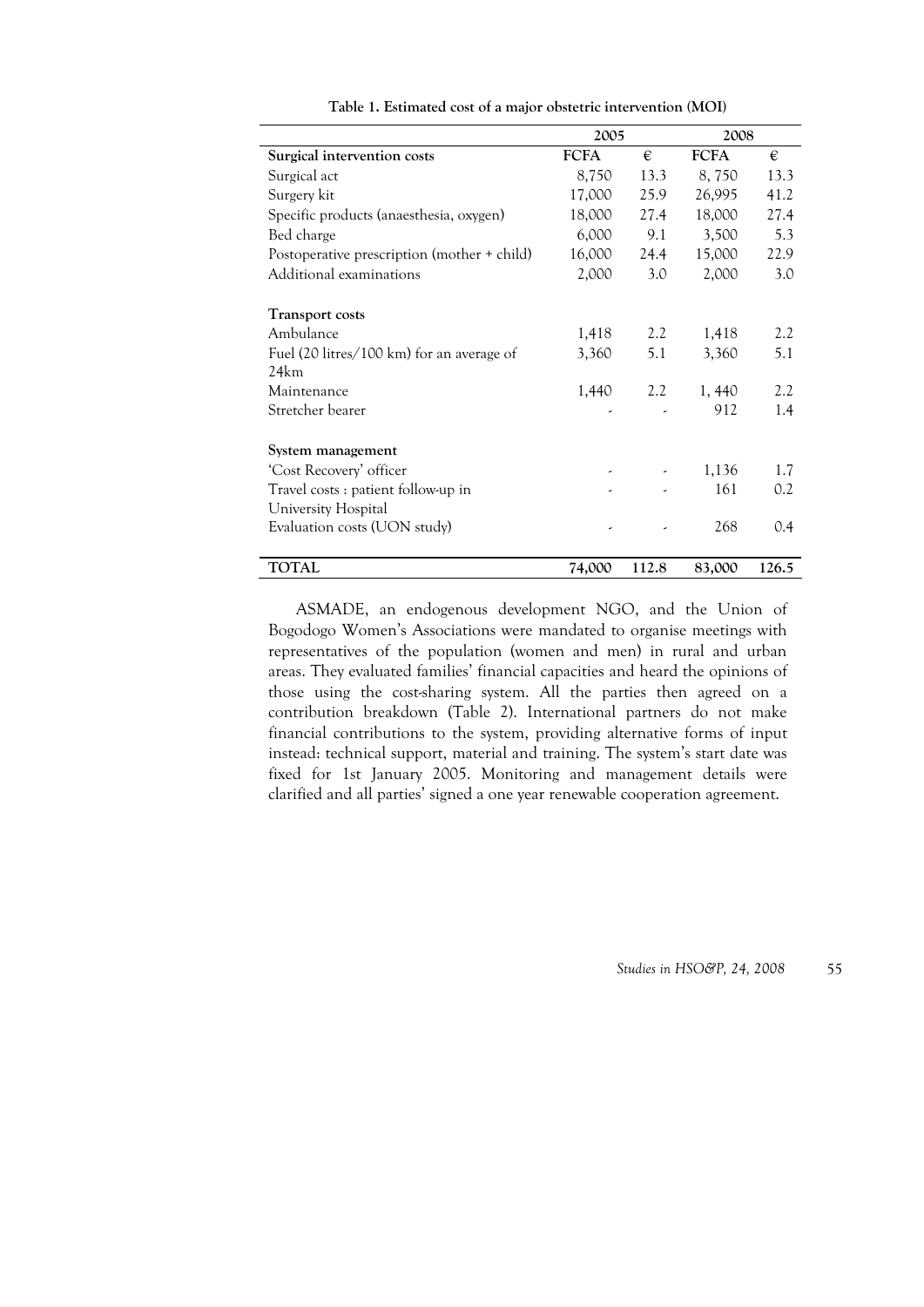| <b>Parties</b>             | From 1st January 2005 to From 1st October 2006<br>31st September 2006 |       |      |             |       |      |
|----------------------------|-----------------------------------------------------------------------|-------|------|-------------|-------|------|
|                            | <b>FCFA</b>                                                           | Euro  | $\%$ | <b>FCFA</b> | Euro  | $\%$ |
| <b>Families</b>            | 25,000                                                                | 38.1  | 34%  | 6,000       | 9.1   | 7%   |
| COGES & Confessional       | 8.000                                                                 | 12.2  | 11%  | 6,000       | 9.1   | 7%   |
| health facilities          |                                                                       |       |      |             |       |      |
| Secteur 30 health district | 21,000                                                                | 32.00 | 28%  | 14.000      | 21.3  | 16%  |
| Local authorities          | 20,000                                                                | 45.2  | 27%  | 13,000      | 19.8  | 17%  |
| State (national subsidy)   |                                                                       |       |      | 44,000      | 67.1  | 53%  |
| <b>TOTAL</b>               | 74.000                                                                | 112.8 | 100% | 83,000      | 126.5 | 100% |

**Table 2. Breakdown of the different parties' contributions for a major obstetric intervention (in Euros)** 

#### TARGET POPULATION AND ELIGIBILITY

The beneficiaries of the system are pregnant women living in Secteur 30 health district. District non-residents benefit from the same care but cannot take advantage of the preferential fees.

The cost-sharing system covers all major emergency interventions related to pregnancy (caesarean delivery, laparotomy for ectopic pregnancy, haemostasis hysterectomy and complicated perineum and cervical repair requiring general anaesthesia).

All costs relating to the emergency surgery are included in the fee: transport by ambulance, surgery, additional examinations, post-operative care for the mother and child during their stay in the CMA, hospitalisation and dressings as an outpatient until all wounds are fully healed.

#### COST RECOVERY

The patient or her family have to pay her contribution (25,000 FCFA from January 2005 up to September '07 and only 6,000 FCFA since 1<sup>st</sup> October 2006 (see section below for this modification) to the cashier of Secteur 30's CMA before or after surgery, depending on her resources. A Cost-Recovery Officer is responsible for this process. The poorest members of the district have a certificate issued by the social services exempting them from payment. The CMA's social services can also decide to exonerate families without such a certificate after a rapid social assessment $^8$ .

 8 The rapid social assessment includes questions on profession, place of residence, type of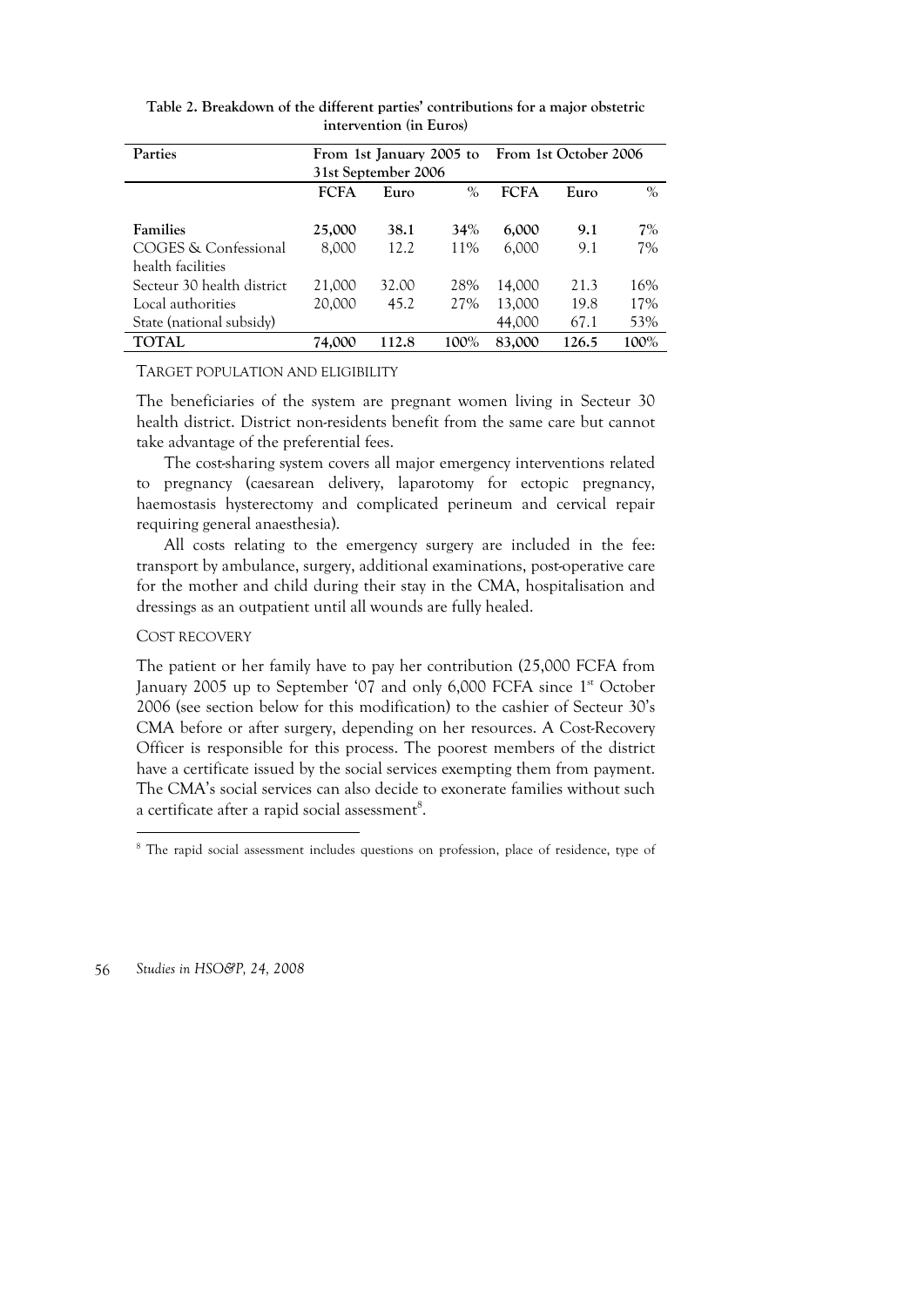If the CMA's pharmacy is short of certain generic medicines or a particular pathology requires a specialist product, the family receives a prescription for the product's purchase in a private pharmacy. The CMA refunds the family on the presentation of a receipt, following verification by the Cost Recovery Officer.

#### MANAGING THE COST-SHARING SYSTEM

A monitoring committee was set up, composed of representatives of the different parties (20 members). It meets every 3 months to check if the system is running according to their written agreement.

There is also an executive committee at Secteur 30 CMA level. Its 7 members meet up every 15 days and oversee the system's daily management. But in practice, this smaller committee permanently ensures that the system is running smoothly. It carries out a monthly analysis of data and monitors contributions (reminder letters for the COGES' contribution, contacts with the local authorities).

The executive committee includes a Social Educator who assumed his functions in the CMA in July 2005. He works in close cooperation with the cost-sharing parties and developed an assessment grid for criteria of indigence.

A cost-recovery officer was recruited in December 2005. He plays a critical role in monitoring patients in the system and following up direct health expenses. In practice, every morning he receives the files of operated patients with authorisation to leave the CMA, and gives them or their families explanations about the care received, the costs involved and the amounts due. He takes this opportunity to explain the cost-sharing system, naming the various financial contributors involved. Having settled the amounts due, he gives the patients a post-operative liaison form for the continuity of their care as outpatients and an appointment for a control visit 45 days after surgery. The officer cross-checks the various documents on a regular basis: nurses' prescription forms, the pharmacy register, the overview of post-operative care expenditure. This ensures that surgical protocols are applied and there is no misappropriation of medicines. He informs the head of the Gynaecology-Obstetrics Department of any anomalies observed, and takes corrective measures by questioning the parties concerned.

<u>.</u>

residence, means of travel, number of dependants and partner's profession.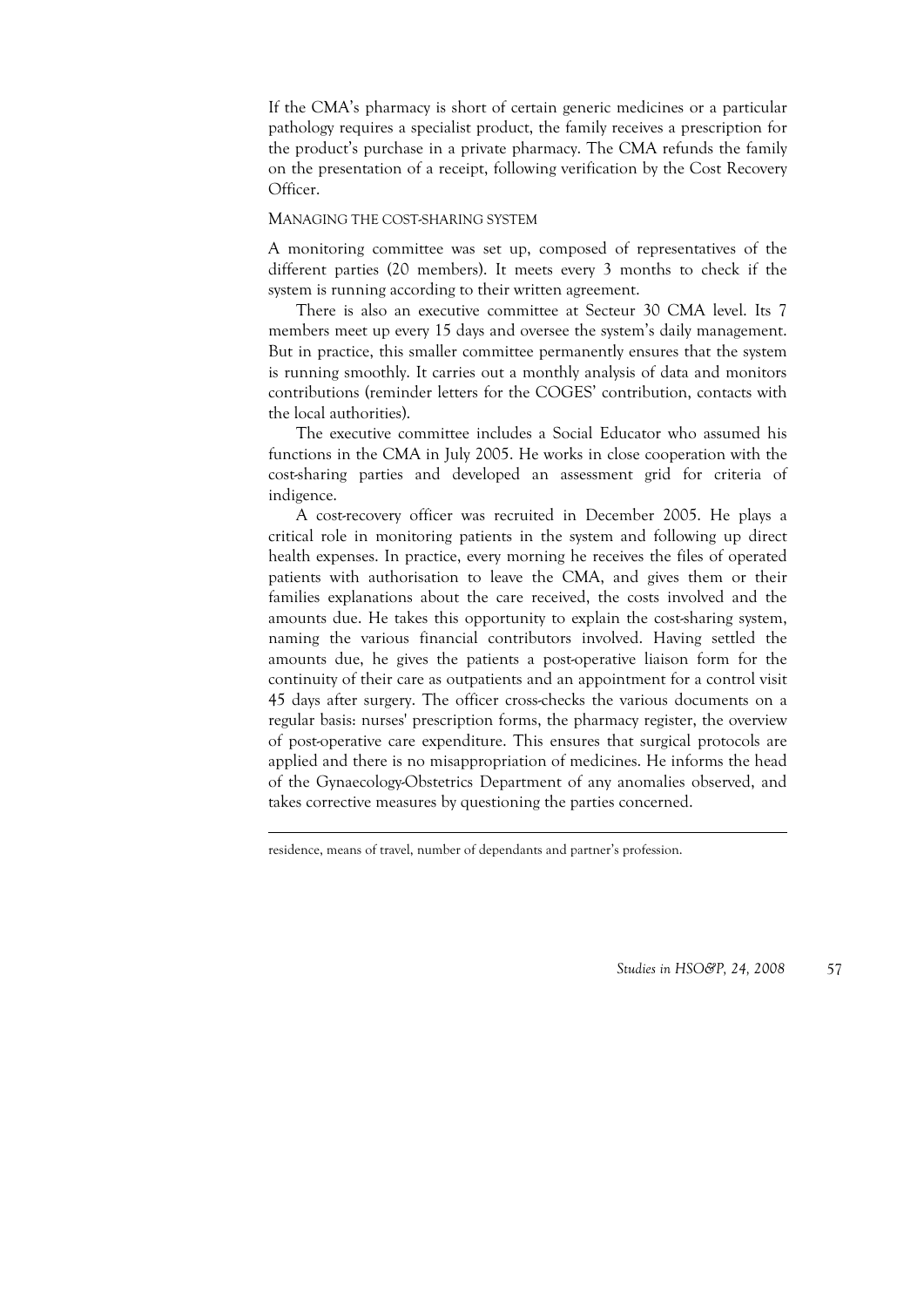A cost-recovery guideline (explaining the care process for each patient and how the recovery system works) has been drawn up for each party to refer to in the event of any problems.

An individual prescription form is made up for each woman who underwent surgery. It is used to note all the examinations carried out, medicines administered and surgery performed, and the drugs taking out from the CMA's pharmacy. Prescriptions are no longer handed over directly to the family (except when, as described above, the drugs in the pharmacy are out of stock).

#### MONITORING AND EVALUATION

The system for compiling the information used in monthly activity reports was improved (number of admissions, deliveries, caesarean sections, complications). The multitude of existing registers for admissions and deliveries was replaced by only one. It is checked and completed every morning during the staff meeting at 8 am, when the night duty team presents its caseload to the gynaecologist in charge.

An Unmet Obstetric Needs (UON) study (data collected on major obstetric interventions for women living in Secteur 30) is carried out each year in Ouagadougou's various public hospitals and private clinics. This allows us to calculate a Major Obstetric Intervention (MOI) rate for women in the district and check if needs are met, especially for the rural population. The individual prescription form gives the real cost of the care provided in order to adjust the estimations if necessary. It also facilitates prescription control and allows non-standard practices to be stamped out.

RECENT DEVELOPMENTS IN COST-SHARING: THE NATIONAL SUBSIDY FOR DELIVERIES AND EMERGENCY OBSTETRIC CARE

The National Assembly of Burkina Faso voted to include a national subsidy for deliveries and emergency obstetric and neonatal care (EmOC) in its 2006 budget as part of its drive to improve the financial accessibility of obstetric services. This measure came into effect on 1<sup>st</sup> October 2006 (Box 1).

The subsidy aims to provide enough funds from the State, local authorities and management committees to support 80% of normal delivery costs in the health districts, 60% of normal delivery costs in national and regional hospitals and 80% of EmOC costs from 2006 to 2015.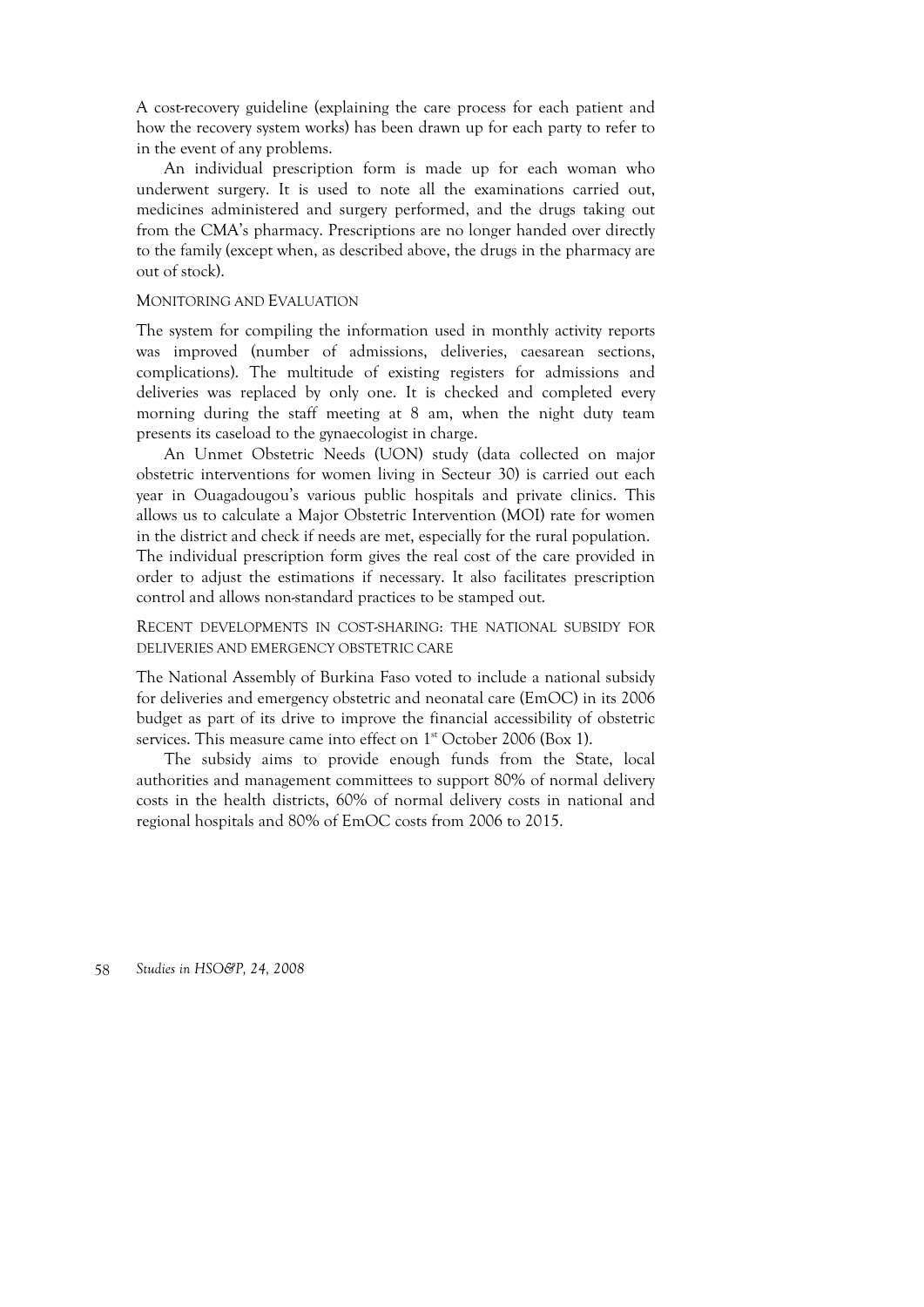| Normal deliveries                                                     |
|-----------------------------------------------------------------------|
| Emergency obstetric and neonatal care                                 |
| Caesarean sections                                                    |
| Laparotomy for ectopic pregnancy and ruptured uterus                  |
| Complicated deliveries: all vaginal deliveries requiring the use of   |
| products (solutions, oxytocics, antispasmodics, blood transfusions,   |
| etc.), repair of complicated cervical or perineal tears under general |
| anaesthesia, uterine revision, vacuum extraction/forceps delivery     |
| and internal manoeuvres                                               |
| Management of pre-eclampsia and eclampsia crises                      |
| Intensive care (acute cerebral distress, severe neonatal infection,   |
| severe respiratory distress, hypothermia) for newborns (less than     |
| or equal to 7 days old)                                               |
| Manual Vacuum Aspiration (MVA) for abortion complications             |
| The transport/evacuation of pregnant women from their villages        |
| to health centres and from health centres to the referral centre.     |

This national subsidy has led to a decrease in the official price of a caesarean (operation, medicines and consumables, additional examinations, hospitalisation and transport) to 11,000 FCFA in all public hospitals in the country and a delivery (act, medicines and consumables, observation) to 900 FCFA in a CMA and 1,800 FCFA in a university teaching hospital. But in Secteur 30 district, which already practices cost-sharing for caesarean

deliveries, this national subsidy has been already integrated into the present

system, thereby reducing even more the price of a caesarean for patients. INTEGRATING THE NATIONAL SUBSIDY INTO THE COST-SHARING SYSTEM

The District Management Team, with the Regional Health Director, made a proposal to the monitoring committee redefining each party's contribution in order to integrate the national subsidy into the cost-sharing system. This process took into account the updated price of caesareans, including the cost-recovery officer's salary and changes in the composition of caesarean kits (extra thread, spinal anaesthesia needles). The cost was estimated to be 126.5  $\in$  (83,000 FCFA) (Table 1) and all members of the monitoring committee adopted the new contribution breakdown in September 2006. All parties'

*Studies in HSO&P, 24, 2008* 59

#### **Box 1. Services covered by the national subsidy (Ministère de la Santé 2005c)**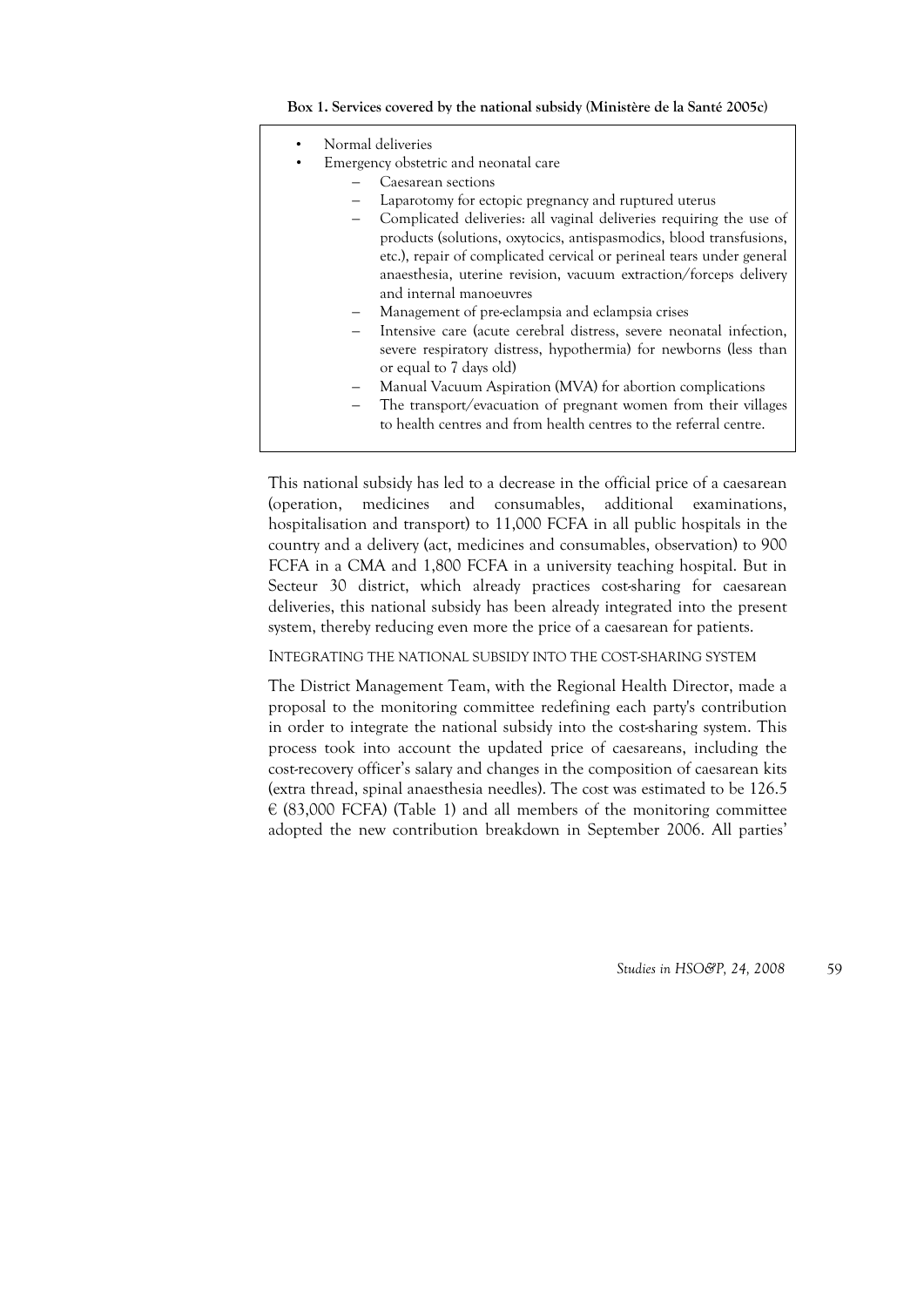contributions dropped following the national subsidy's introduction (Table 2), as did the price of a caesarean, standing at only  $6,000$  CFA since  $1<sup>st</sup>$  of October 2006. The estimated total budget required for the case management of the 746 procedures expected in 2008 stands at 61,918,000 CFA, to be distributed between the different parties involved (Table 3).

|                                    | Total 1<br>lump sum | Patient   | <b>COGES</b> | <b>ECD</b> | Local<br>contributions | <b>State</b><br>(subsidy) |
|------------------------------------|---------------------|-----------|--------------|------------|------------------------|---------------------------|
| Contribution<br>breakdown          | 100%                | 7%        | 7%           | 17%        | 16%                    | 53%                       |
| For one<br>intervention<br>(FCFA)  | 83,000              | 6,000     | 6,000        | 14,000     | 13,000                 | 44,000                    |
| In Euros $\epsilon$                | 126.5               | 9.1       | 9.1          | 31.6       | 29.4                   | 99.5                      |
| For 746<br>interventions<br>(FCFA) | 61,918,000          | 4,476,000 | 4,476,000    | 10,444,000 | 9,698,000              | 32,824,000                |
| In Euros €                         | 94,393              | 6,824     | 6.824        | 15.992     | 14,785                 | 50,040                    |

|  |  |  | Table 3. Provisional global budget for 2008 (746 procedures expected) |
|--|--|--|-----------------------------------------------------------------------|
|--|--|--|-----------------------------------------------------------------------|

# *Methods*

The cost-sharing system has been documented in the various mission and annual activity reports produced within the AQUASOU project framework, setting out the different implementation phases. The executive and monitoring committees' reports have documented any implementation difficulties and the results in terms of the number of patients covered and the system's financial viability (balance between expenditure and the different parties' contributions).

In addition to the routine data produced by the maternity ward, extra studies were required to measure the impact of the cost-sharing system on service utilisation, quality of care, and perception if the system by the population and personnel.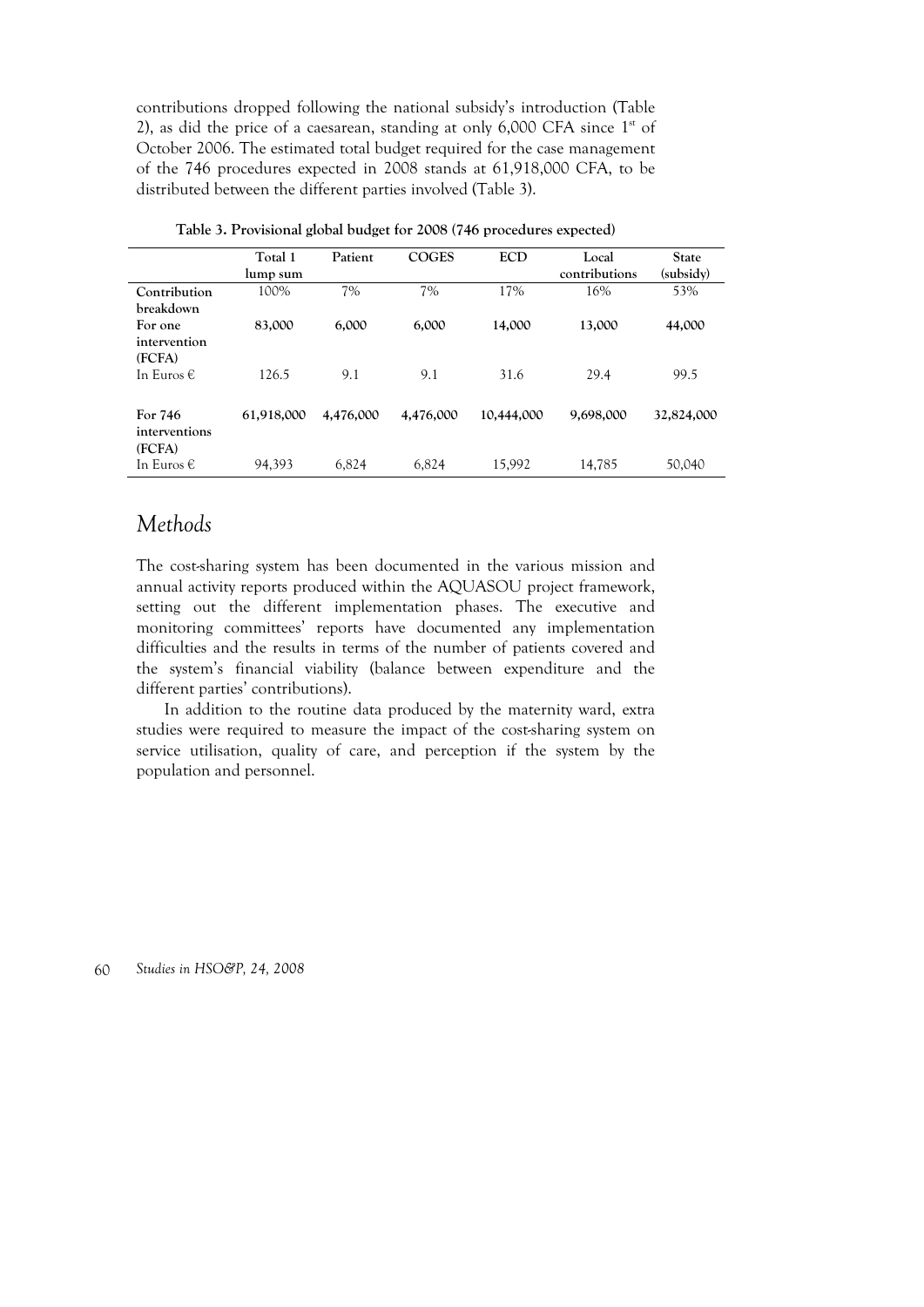### QUALITATIVE DATA

- Qualitative studies have been carried out amongst patients and their families to measure the population's knowledge of the system and its appreciation. Twenty four women or family members were interviewed in June 2005, and 26 in December 2005, being 6 months and 12 months after the start of the initiative, when the family's contribution was still fixed at 25,000 FCFA.
- Interviews were also conducted during the same period (June and December 2005) with health centre staff (rural and urban CSPS) and hospital staff (from different services) to document their perceptions of the system.
- *Equilibres & Populations* carried out interviews with the Mayor of Ouagadougou, the Mayor of Bogodogo, the High Commissioner of the Central Region and the 3 prefects of the rural departments during the preparatory phase in July 2003, just before the cost-sharing system began in December 2004 and during the official closure of the AQUASOU project in February 2006. Others were carried out in December 2006 and 2007 by ASMADE, an NGO with activities in political mobilisation.
- The minutes (annotated by FR) of executive committee meetings held between January 2005 and April 2006 reported any critical incidents, the days and reasons for operating theatre closures and the solutions suggested by the executive committee.
- The minutes of meetings with the COGES involved in the different stages of the process were used to collect their understanding and perceptions of the system.

### QUANTITATIVE DATA

- Routine health data from the district hospital maternity ward (admissions, deliveries, complications, referrals) from 2003 to 2007.
- «C-section» forms (used for the UON study). This form provides information on the procedures and their outcomes. It was filled in for all district residents receiving a caesarean section, wherever it took place (district hospital or other neighbouring private or public facility) and for non residents operated on at the district hospital.
- «Individual prescription forms» for women who underwent caesarean section (the treatment received and its cost) in 2005. This form lists all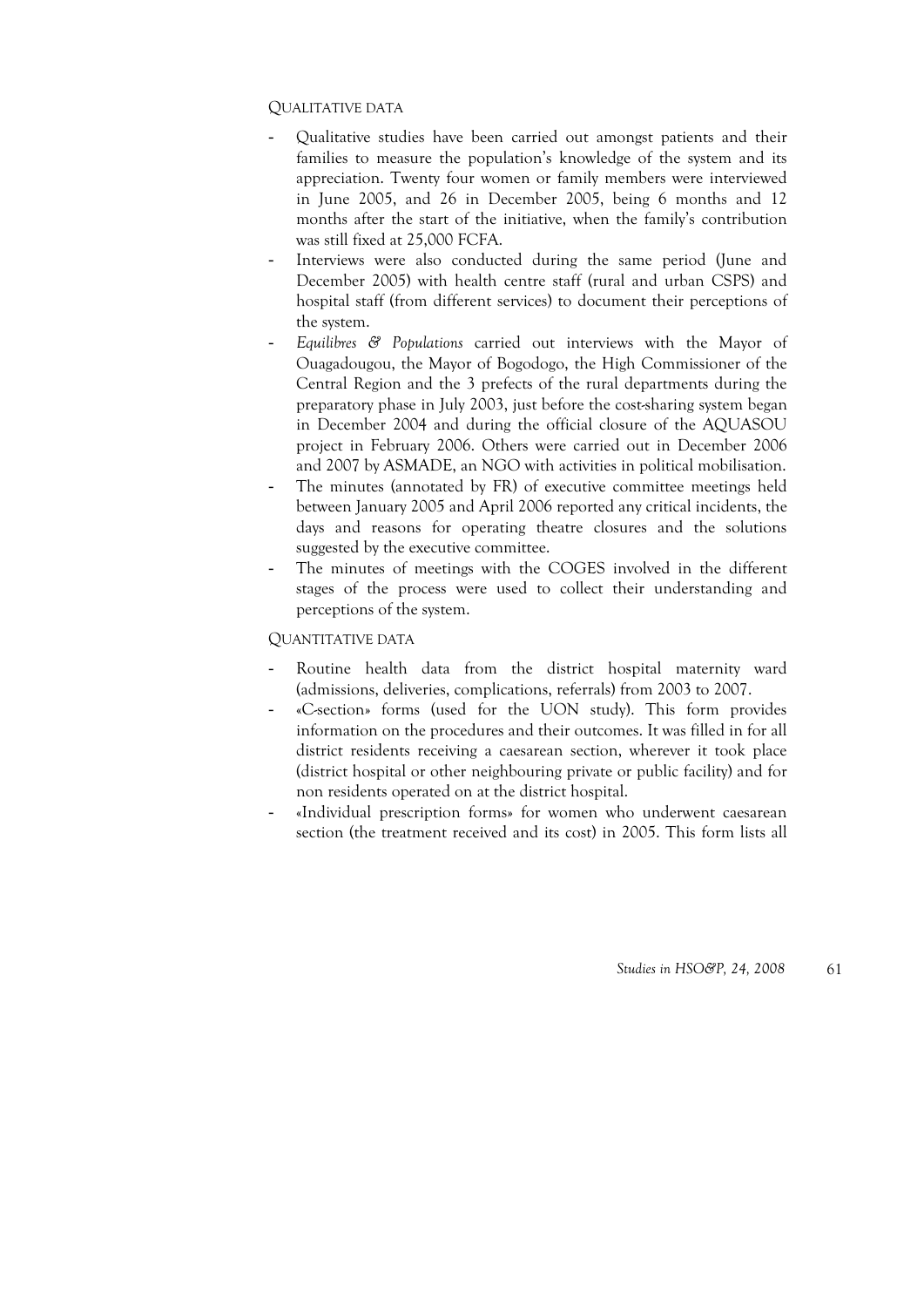the surgical acts performed and the medicines prescribed for women during their stay and how much they cost. It was introduced in January 2005, when the cost-sharing system began.

« Referral and retro-information forms » from 2004 to 2006. These forms were standardised for all the district's health facilities (public and private) and introduced in February 2004. They ensure continuity of care through information on patient status during evacuations.

# *Results*

### UTILISATION

### *Origin of the beneficiaries*

The majority of women receiving surgery originate from Secteur 30 health district. Of the 808 major obstetric interventions carried out in 2007, 22% of the women were non residents. The number of interventions increased by 23% in the district between 2005 and 2006 and by 20% between 2006 and 2007, which is far more than the population growth rate, situated at around 6.6% (Figure 3).





 $\Box$  Bogodogo  $\Box$  Departments  $\Box$  Non district residents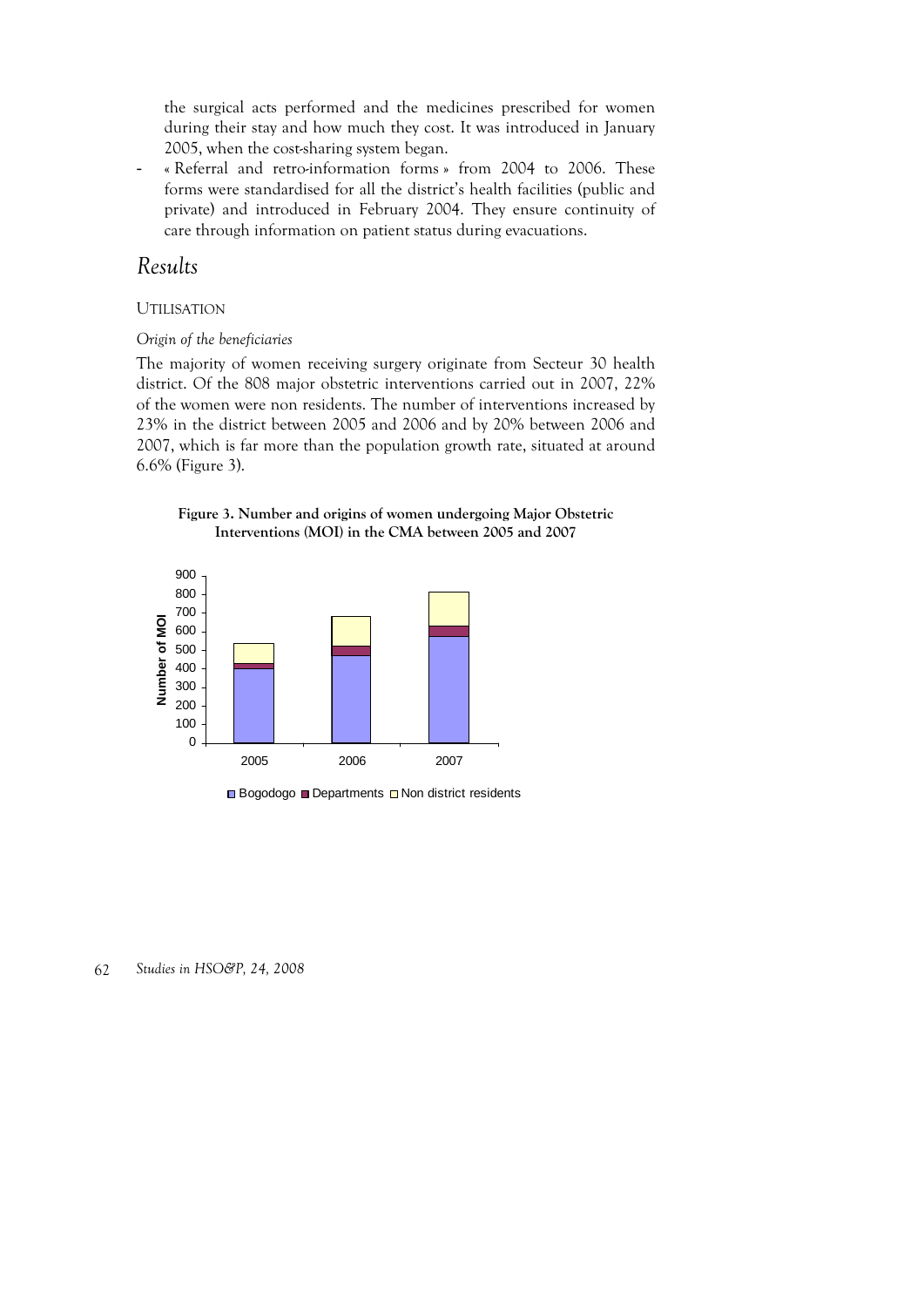#### *Referrals*

As from 2005, there was a sharp increase in the number of emergency referrals from the district's CSPS towards the Secteur 30 CMA. This trend continued in 2006 and 2007, establishing the CMA as a referral centre: referred patients represented 16% of all admissions in 2005 and 38% in 2007 (Figure 4).

**Figure 4. Total admissions and referrals received in the CMA's maternity ward from 2002 to 2007** 



#### *Coverage of assisted deliveries*

The coverage of assisted deliveries by Secteur 30 district stood at 66.2% in 2003 and has been increasing ever since. In 2007, it stood at 86.5%.

#### *Coverage of maternal needs in major surgery*

The rate of major obstetric interventions (for 100 expected births) within the population of Secteur 30 district rose sharply during the first three years, then pulled back to an average of 2.8%. Between 2003 and 2007, the rate of major obstetric procedures had multiplied by 2.4 in rural areas (from 0.34% to 0.81%) and 1.4 in urban ones (2.69% to 3.81%).

The rate of major obstetric interventions for absolute maternal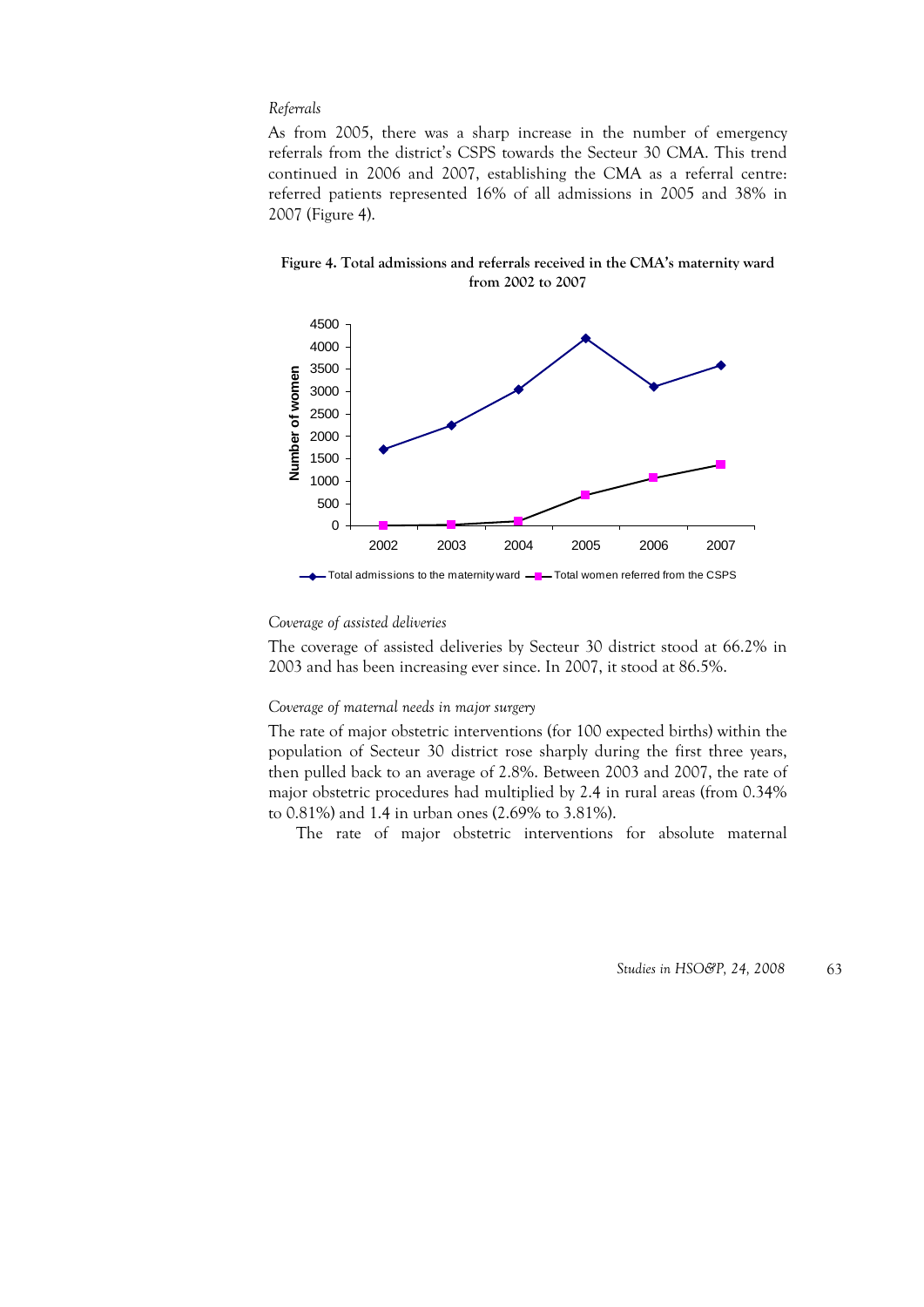indications (MOI for AMI) was less than 1% before the operating theatre began to function 24/7 at the end of 2004. The peak observed in 2005 (the year the cost-sharing system began) can be explained by the increased frequency of caesarean deliveries following suspicion of cephalo-pelvic disproportion (Figure 5).





Since 2005, the CMA has carried out the majority of its obstetric surgery on women of the district: 78% in 2007 compared to 8% in 2003 (Figure 6).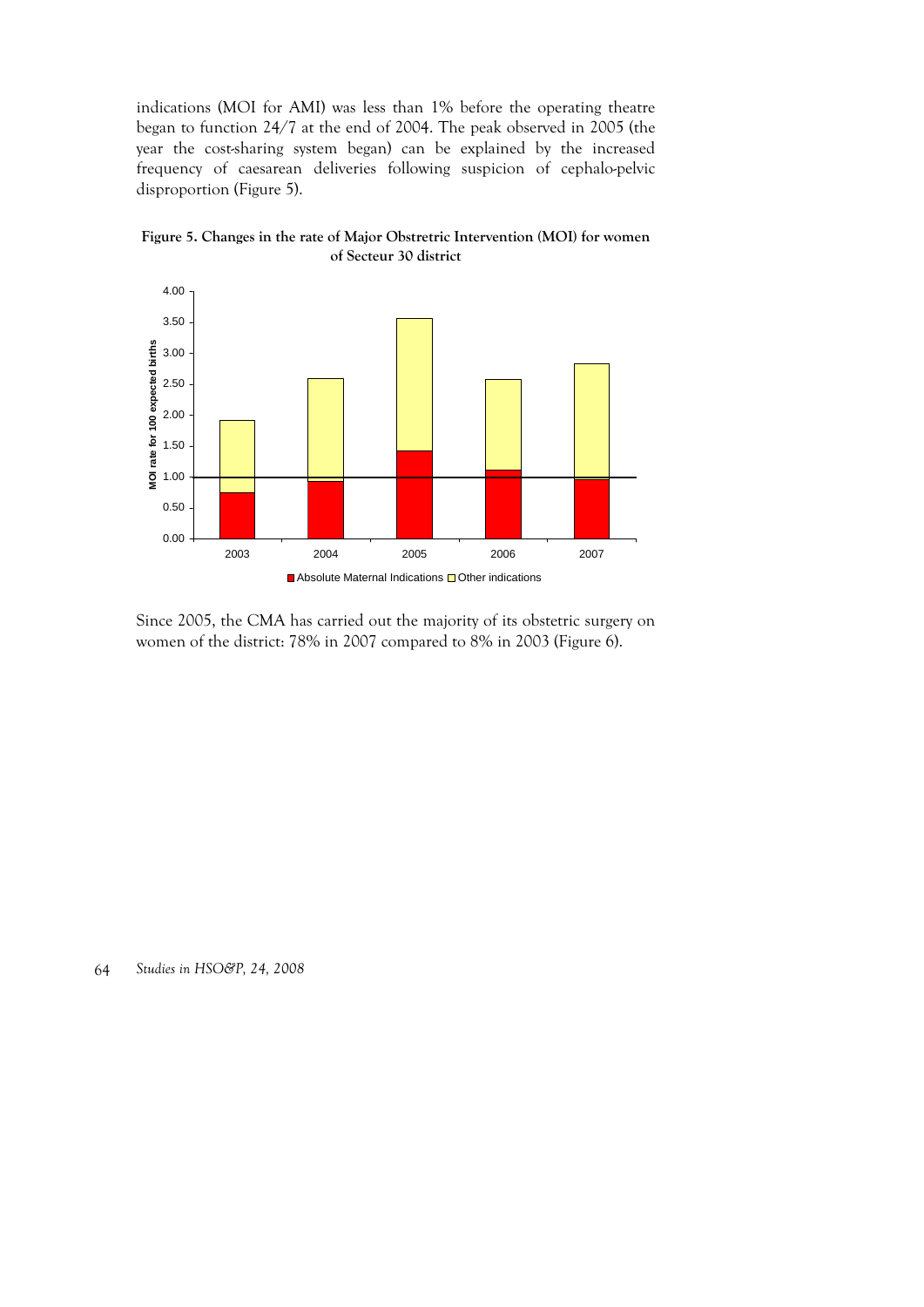



□ District Hospital ■ University Hospital ■ Others

#### QUALITY OF CARE

#### *Rationalisation of care*

The introduction of the cost-sharing system has had an impact on the rationalisation of health care. All gynaecologists working in the CMA had to agree on the contents of a surgical kit containing mainly generic products provided by CAMEG (the national purchasing centre for essential and generic medicines). The operating teams were encouraged to use the Misgav Ladach operating technique for caesarean section (Holmgren *et al*. 1999) along with protocols for post-operative care (ablation of the urinary catheter on Day 1, getting up and eating early, discharge from hospital on Day 4 in the absence of complications). The introduction of individual prescription forms provides closer monitoring of the direct costs of a caesarean delivery. An increase in the cost of post-operative care, for example, leads to analysis of prescriptions and a discussion with the nursing team. This happened once in 2006 and again in 2007. The increases coincided with the arrival of new nursing staff in the surgery unit.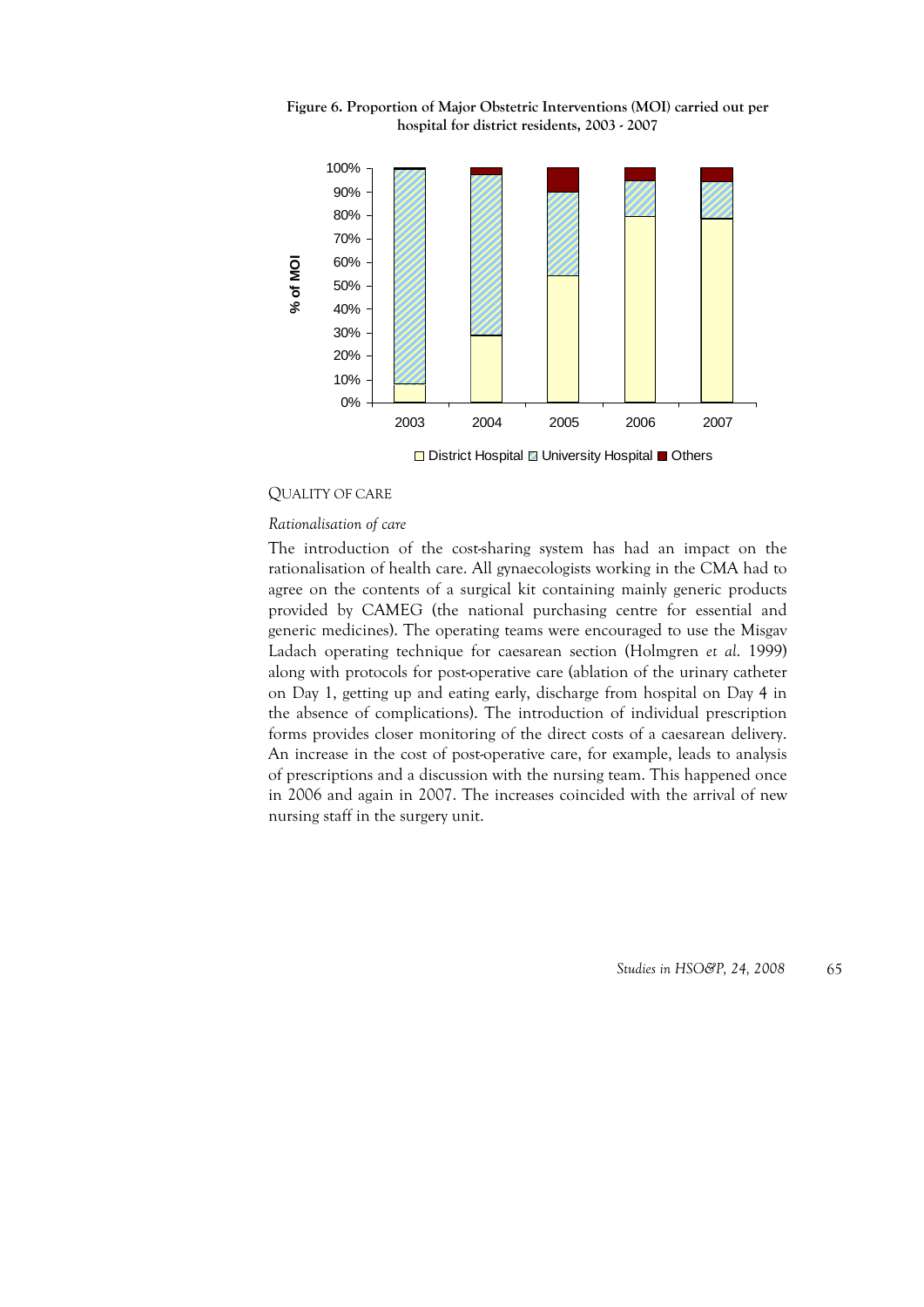#### *Mortality and lethality*

From 2005 to 2007, the Secteur 30 CMA performed 2,022 surgical procedures (MOI and complicated perineal and cervical tears). There were 15 per- and postoperative deaths over three years. Three women had to return to theatre because of postoperative haemorrhages on Day 0 and 10 for wound dehiscence, Ten patients suffered from endometritis and/or wound infections (of which 4 required re-admission) (Table 4).

| Causes of per or postoperative      | 2005      | 2006      | 2007      |
|-------------------------------------|-----------|-----------|-----------|
| deaths (C-section, ectopic          | $n = 536$ | $n = 678$ | $n = 808$ |
| pregnancies, serious cervical tear) |           |           |           |
| Haemorrhage                         |           |           | 5*        |
| Infection                           |           |           |           |
| Transfusion accident                |           |           |           |
| Eclampsia                           |           |           |           |
| Total                               |           |           |           |
| Post-surgery lethality              | በ 56%     | 1.03%     | ን 62%     |

**Table 4. Per or postoperative deaths** 

 $*(4 \text{ C-Sections } + 1 \text{ repair of cervical tear})$ 

Early perinatal mortality (<24h) after caesarean delivery dropped from 3.6% in 2005 to 2% in 2007 for all types of caesareans and from 4% to 2.2% for emergency caesarean deliveries.

#### FINANCIAL VIABILITY

Over the period of three years, 79% of contributions were recovered at COGES level. The percentage of recovery amongst patients rose from 90% in 2005 to 97.7% in 2007. Nine of the poorest inhabitants of the district were treated free of charge in 2007 as compared to twenty in 2006, before the reduction of fees to 6,000 CFA.

The salary of the Cost Recovery Officer, responsible for the proper running of the system, is covered by the system. The system's administration costs only represent 3% of the total costs.

The financial viability of the system depends on several factors: the estimation of the expected number of major obstetric interventions to be performed on district residents per year; the adherence of providers to prescription protocols and the payment of each contributor involved in the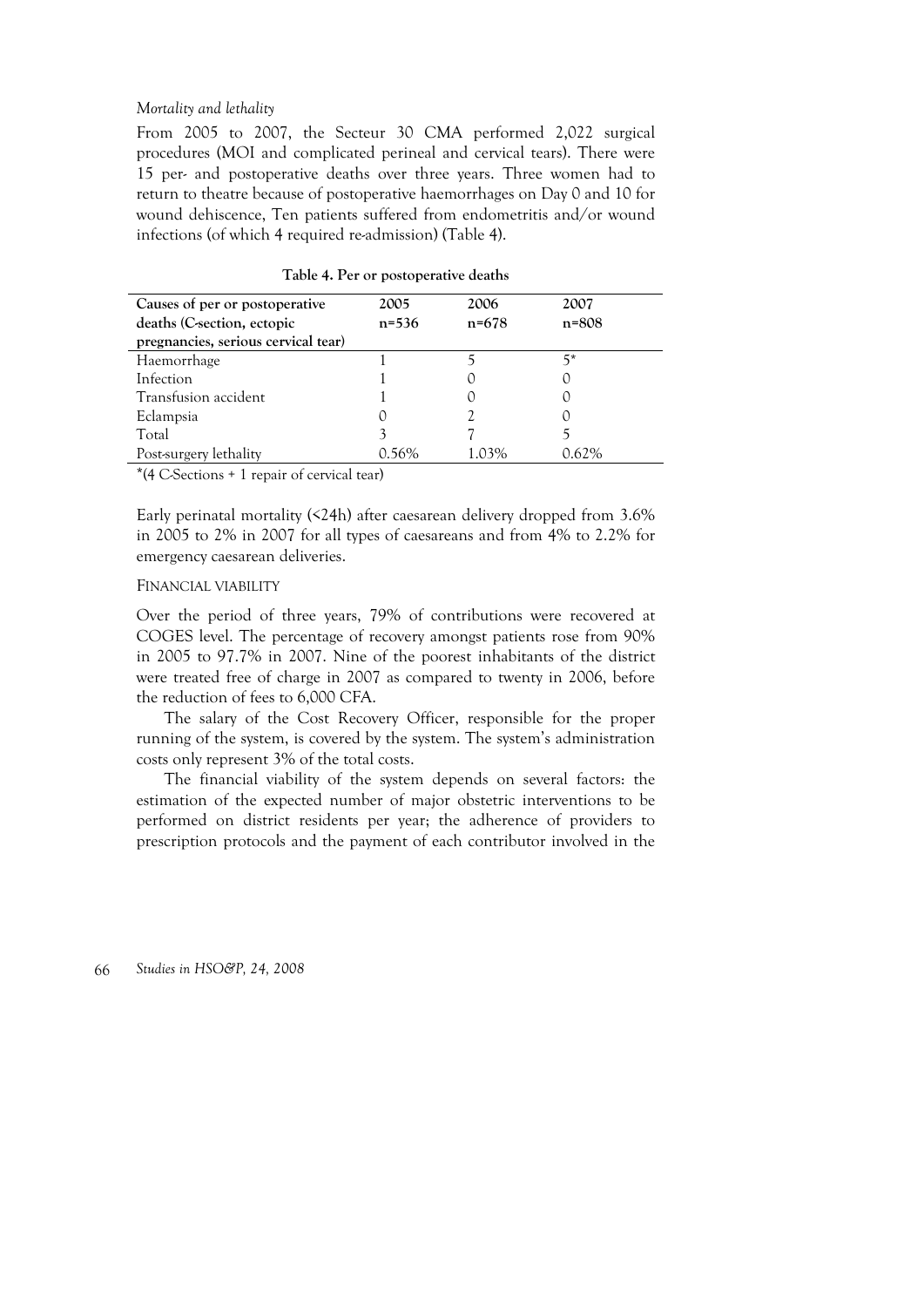system.

The estimation of the number of expected caesarean deliveries determines the contributions requested from each party. If the estimation is too low, the system goes into debt. These estimations are re-evaluated and adjusted every year in accordance with the previous year's results, and have not been exceeded so far. Cost estimations are based on standardised health care protocols for caesarean section and postoperative care and the prescription of generics. Non-adherence to these prescription rules can generate costs exceeding the estimate. The greatest variations arise during postoperative care (from 4,540 to 122,410 CFA). Whilst costs can exceed estimates for complicated cases, the average has remained reasonable: 13,654 FCFA for the 3 years (16,000 CFA in 2005, 11,743 CFA in 2006 and 13,219 in 2007). Regarding the different parties' contribution payments, certain parties needed reminding (every quarter) before their payments were forthcoming. The successive changes in the district and hospital administrator and accountant caused some delays in local authorities' payments, but they always settled their contribution. Some management committees have payments outstanding, often linked to internal problems within the committees. So the cost-sharing system is not in debt, but district managers continue to experience difficulties with its appropriation, considering it as an extra workload.

#### PERCEPTIONS OF THE STAKEHOLDERS

#### *Population's perception*

The study carried out in June and December 2005 amongst women delivered by C-section and their families revealed that few of them were aware of the cost-sharing system's existence before their admission to the CMA's maternity ward. Most of the women and their relatives were informed of the system when the decision to proceed with a C-section was taken. For others, they chose the CMA maternity because they knew about the system.

The relatives expressed their appreciation of the system, even when the household financial contribution was at 25,000 CFA. Comments such as *"it's a big relief for the families", "it's a real help"* were repeated time and time again. Before the introduction of this system, coping with the cost of a caesarean delivery presented enormous difficulties, with health facilities asking for prepayment before providing any care and patients and their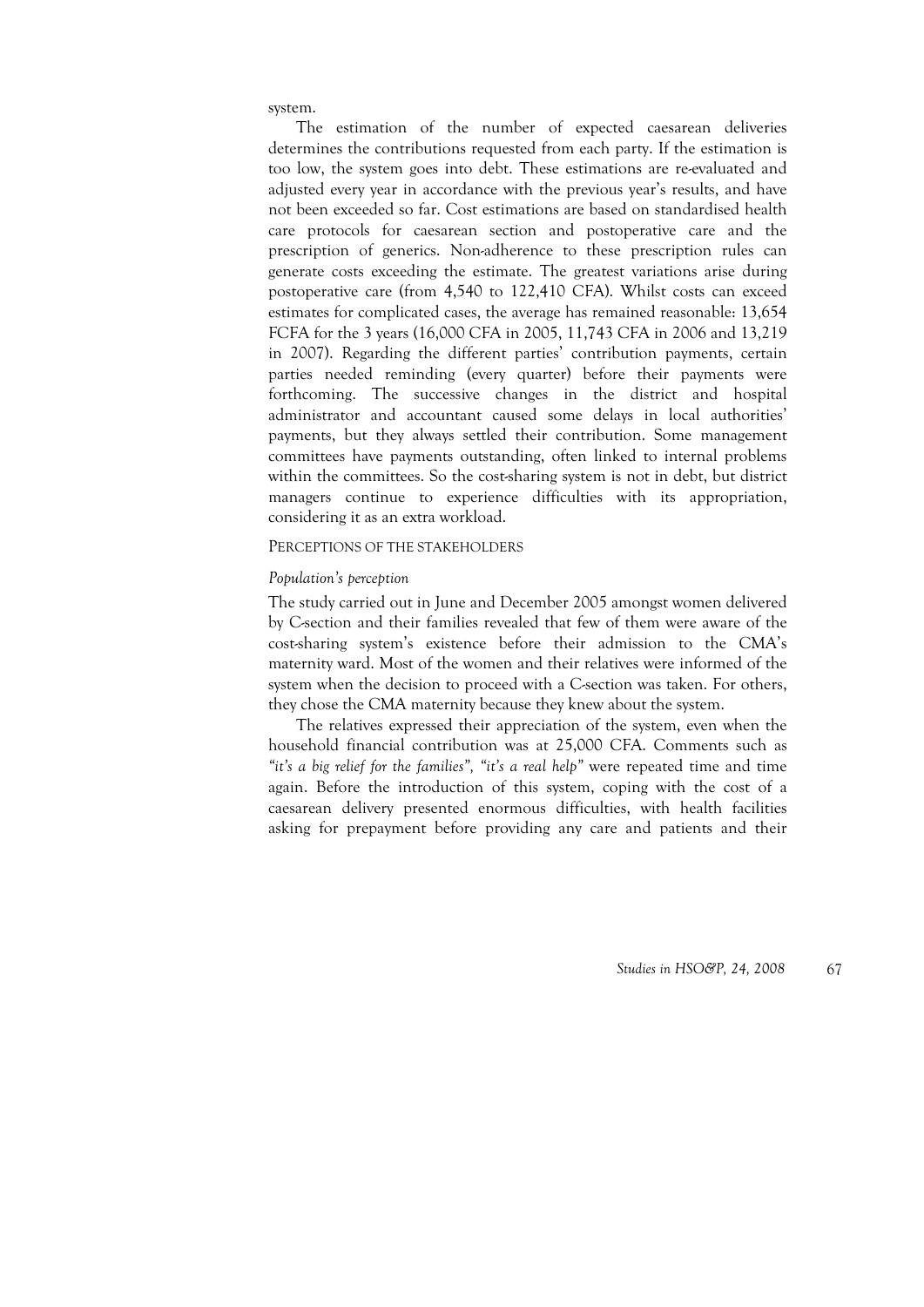families never knowing how much the operation would cost<sup>9</sup>. So, with surprise, the beneficiaries observed that *"even if you don't have the funds, you have access to health care"*, an important development given the usual practice of payment before receiving anything at all. *"Patients aren't disturbed, they receive rapid care", "here, it's great, they (the health personnel) don't give out prescriptions"*, *"twenty five thousand, that's not a lot for saving two lives! We can't do everything for free: health care has a price!",* even though the people interviewed recognised that some families struggle to pay this sum. It should be noted that some beneficiaries said they had to sell an asset or take out a loan to cover the expenses of maternity care. Finally, there was a high opinion of the personnel's competence and the quality of the care received. *"They don't sleep here, they don't neglect people. As soon as you call, they come… "*

Nonetheless, the users found it unsatisfactory to limit these efforts to obstetric emergencies. During an information meeting held for the general public, ASMADE revealed the extent of demands concerning general follow up during pregnancy. Many women called for a subsidy for antenatal care (ANC) and treatment of all complications during pregnancy, or suggested that ANC should be free. As it was, the cost-sharing initiative had just been linked up to a policy decision concerning free ANC that had not yet taken full effect in the field. Moreover, ANC had officially been free in Burkina Faso since the system's initiation in 2005, but was still being paid for in some places due to shortages of products (medicines and consumables) that should normally be administered for free. Health workers in first line facilities were obliged to prescribe or sell the products in question, which led to confusion and incomprehension amongst women, and gave the impression that ANC was still fee-based.

In addition, the people interviewed suggested that costs should also include postpartum newborn care $10$ .

68 *Studies in HSO&P, 24, 2008* 

 $\overline{a}$ 

<sup>&</sup>lt;sup>9</sup> Amounts were often quoted as exceeding 100,000 FCFA.

 $10$  Newborn care was integrated into the 'C-section package' after the first year.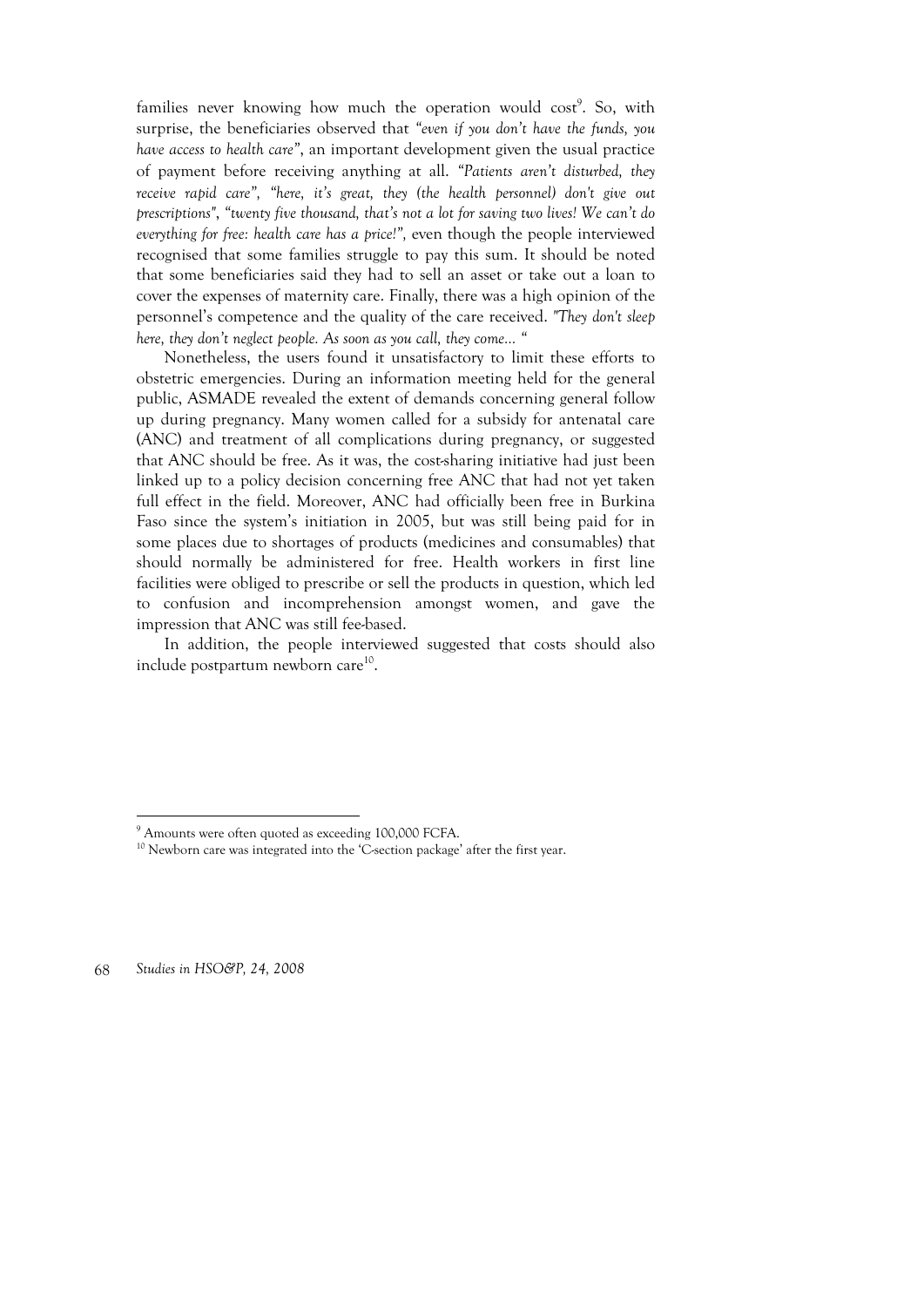#### *Providers' perception*

-

The health personnel in the first line facilities, and above all in the rural CSPS, declared themselves highly satisfied with the system. Since its introduction, they had rarely been called on to negotiate with families about the need to evacuate whilst family members gathered the sum required to cover evacuation and surgical costs. They found their working conditions more "comfortable", both in taking the decision to evacuate and putting this decision into practice. According to the personnel interviewed, they were still uncertain about transport when the system was put into place: certain drivers had not understood that the cost of transport was included in the fee of 25,000 CFA, and continued to demand "motivation" from families before setting off. Moreover, the lack of available ambulances meant that some families had to pay for a taxi or private car.

The personnel working in the referral maternity ward also experienced this same sensation of "comfort", even if it was tempered by the risk of work overload generated by the system's expected success in the health district. Just as the first line facilities' personnel could now decide to evacuate with more ease, the maternity ward and operating theatre personnel could now decide to perform surgery with more ease, again without waiting for payment.

The complete understanding of the system by health personnel was not immediate, and the less they were directly involved in women deliveries the more the appropriation of the cost-sharing system took time. Some individuals found it hard to discard their old "reflexes". Thus regular explanations were required on delivering patient care without waiting for pre-payment and abandoning the habit of prescribing products (drugs and consumables) to buy outside the facility. New recruited personnel or trainees arriving in the maternity ward needed special attention to be fully informed. Adhesion to the new system was slower for the non-medical personnel, i.e; pharmacists, laboratory technicians, cashiers, drivers, cleaners, and administrative hospital and district staff. Adhesion was hampered by other patients who did not understand why these women benefited "privileges" whilst they received no help for their treatment whatsoever $11$ .

<sup>&</sup>lt;sup>11</sup> It should be borne in mind that the relative incomprehension of patients suffering from health problems that "do not fit" into specific programmes with regards to those who do benefit from reductions or even free health care due to the availability of subsidies for certain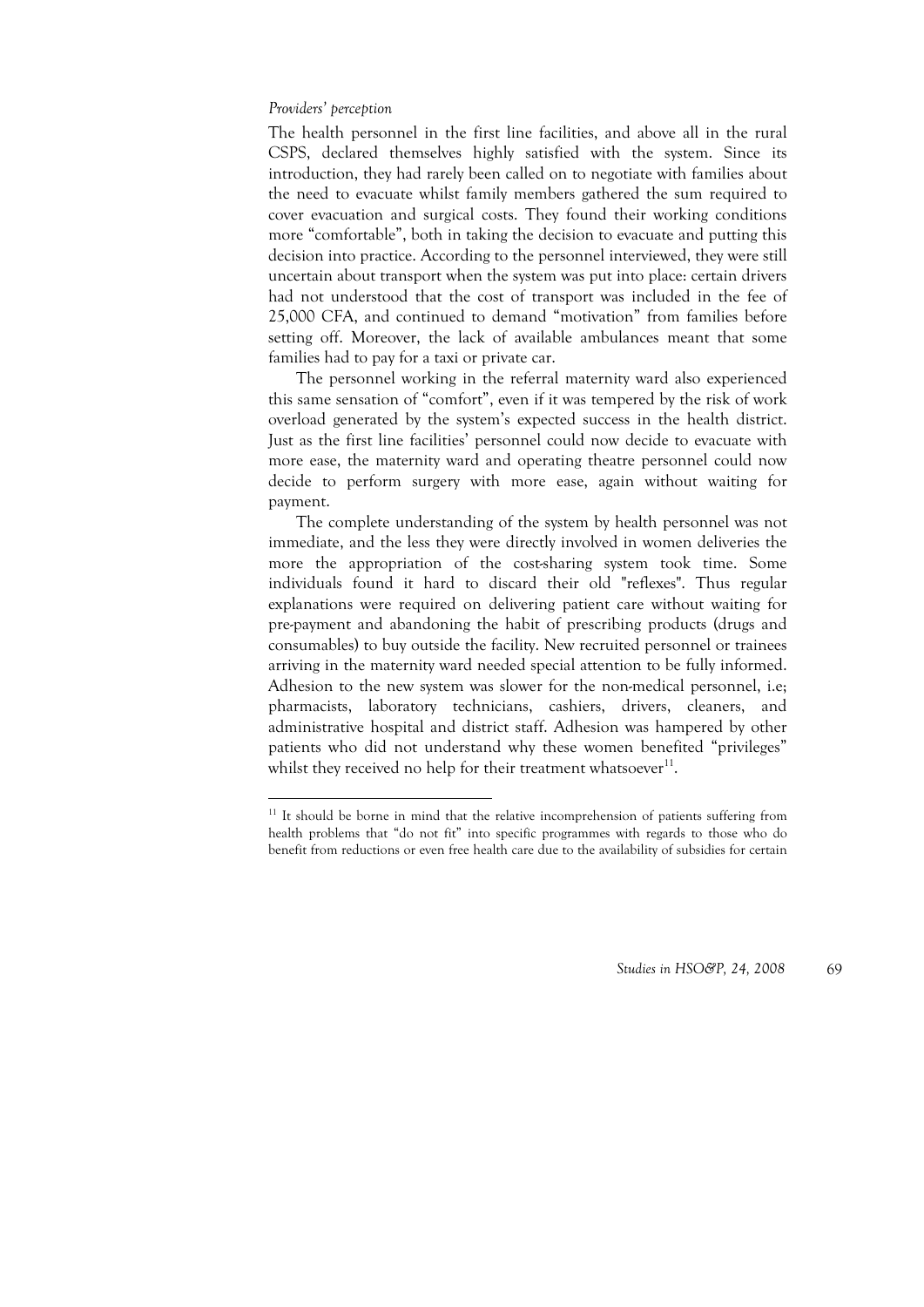#### *Contributing parties' perception*

The first interviews, held in July 2003 during the preparatory phase, revealed that the different representatives of the local authorities judged their financial commitment to maternal health justified and necessary, but feared that their efforts would lack visibility and prove complicated to put into practice. They had high expectations of being accorded credit for their contributions by the population and technical and financial partners in Ouagadougou and Burkina. After three years of the system running satisfactorily, the local authorities have maintained their participation and say that they draw more benefits from it than initially imagined. During the interviews held in December 2007, they expressed their satisfaction to be *"doing something concrete and practical for women's health"*, which moreover contributes to their access to health care objectives (they now have a mandate in this domain). They also emphasised their understanding of the system, and above all that they knew where their money is going and how it is really being used. More specifically, the mayor of Ouagadougou continued to hold out hope that the system would be extended to other health districts covering the city and so benefit all the women and families of Ouagadougou. The mayor of Bogodogo, i.e. the representative of the urban *arrondissement* which is a major beneficiary of the system, is convinced of the initiative's pertinence for the women under her jurisdiction and has no intention of turning back. She also pointed out that the system *"relieves the commune's social services department by taking care of the poorest women in case of obstetric emergency"* because in her opinion the cost-sharing system covers global case management - based on defined criteria - and is more effective than the usual mechanisms of social assistance provided by the commune. The Prefects considered the project as an opportunity to introduce concrete and practical assistance for the people living within their department and to take a stand on health issues. They include participation in the reduction of maternal mortality in their action plans and requests for resources from the High Commissioner who is well-informed on this subject himself and secures the system. The Prefects' financial implication and participation in steering the system, on a par with the other parties, has provided them with a role of

pathologies is a frequently observed phenomenon, extending well beyond this particular system of cost-sharing.

70 *Studies in HSO&P, 24, 2008* 

 $\overline{a}$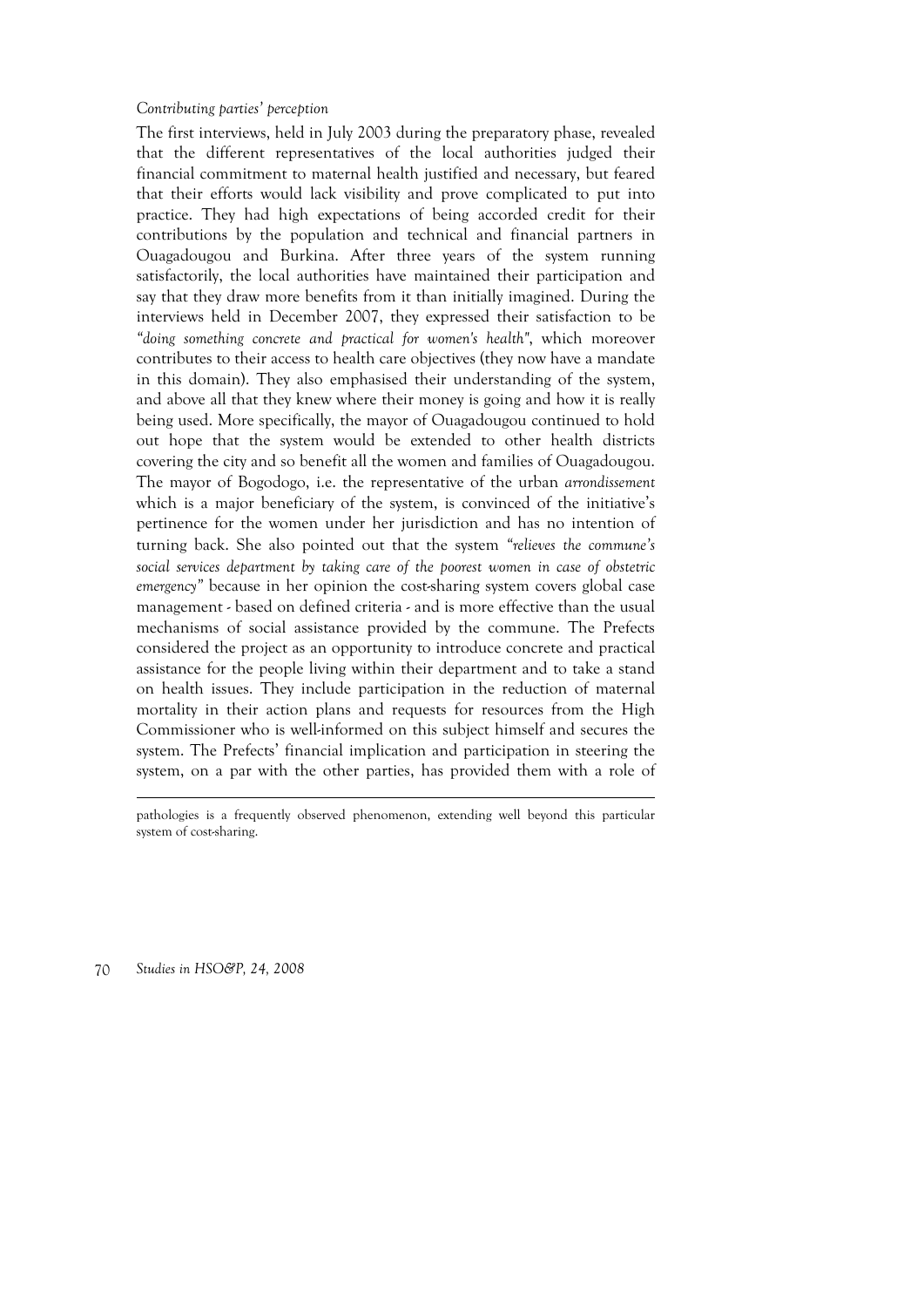legitimate guarantors of the system and the quality of health care and health training in their areas.

The other contributors to the system, the COGES, make frequent demands for more information and repeated explanations of the budgets. This point has cropped up in every meeting. Those COGES which are on time with their contributions ask for a much more strict management targeted to non-payers and laggards, "*some of them haven't paid and yet their*  women benefit from the system<sup>" 12</sup>. The laggards or bad payers regularly demand that their debts be cancelled from one year to the next. Even if the money from the COGES is raised from the sale of generic medicines and should be invested in the population's health, the monthly contributions to the costsharing system are perceived as a cut in the COGES' income. They have not used their contributions to gain credit within their communities, and have not circulated any information on the system, contrary to the local authorities.

## *Discussion*

-

The overview of the three years of implementation is generally positive if we count the rise in assisted deliveries and caesarean deliveries, the financial balance of the system and the families' satisfaction.

#### FACTORS OF SUCCESS

If we analyse the reasons for this success, we can first of all cite the patience and attention to detail accorded to the preparatory phase, which mobilised political players and health centres' management committees and secured their financial commitment. The system also benefited from the involvement of the health authorities: the director of the Family Health Department has supported a cost-sharing approach since these systems started up in the eastern districts in 2001 (Ministère de la Santé 2005b). The Management of the Central Region was present throughout all the different implementation stages and the Regional Director of Health became personally involved, participating in all the cost-sharing system's monitoring committees. The

 $12$  It is important to emphasise that the parties involved in the project chose at its outset not to penalise women coming from COGES behind on their payments, as has been the case in other cost-sharing experiences in Burkina Faso.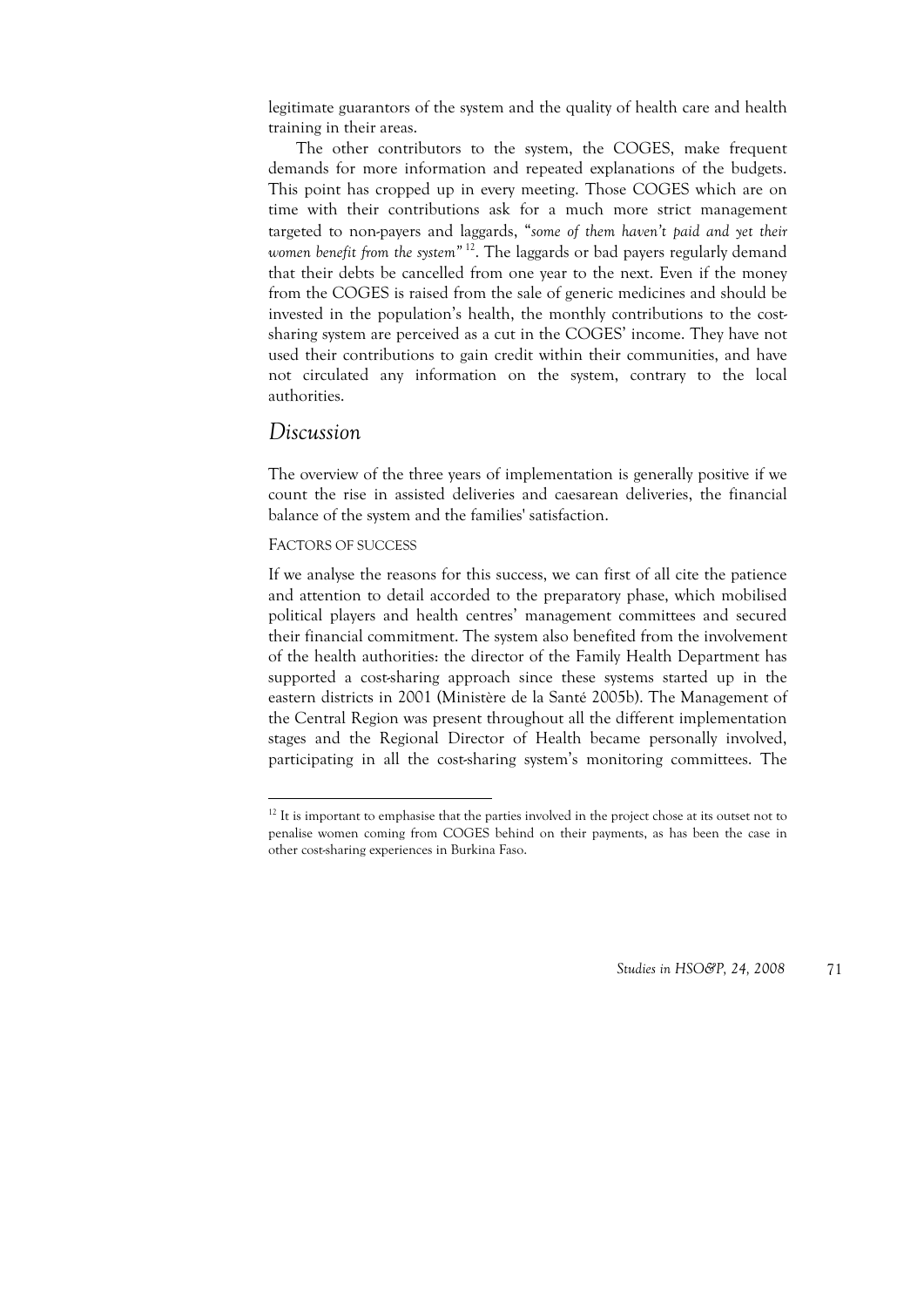District Management Team, whilst referring to the experience acquired by UNICEF in rural districts (Nacoulma *et al*. 2003) managed to adapt the system to an urban environment by committing the confessional health facilities and local authorities to cost-sharing and introducing its own monitoring tools (individual prescription forms). The system was supported by an improved management of human resources (team meetings, redeployment of personnel between the different hospital services). Finally, the regular monitoring of prescriptions led to rationalised care and reduced case management costs. As a consequence, the system could adhere to the estimates made at the outset and maintain its financial viability.

#### DIFFICULTIES ENCOUNTERED DURING IMPLEMENTATION

#### *Providing quality emergency obstetric care 24/7*

One of the major difficulties was providing emergency obstetric care 24/7 and guaranteeing the package of services promised for the fee throughout the year. There were also hiccups when nurses had to draw up prescriptions for private pharmacies (oxytocin, stitching thread) following shortages in the hospital's drugs store. The operating theatre also experienced some problems (shortages of oxygen and anaesthesia products, break downs in sterilisation equipment), leading to the suspension of activities and the transfer of women to the university teaching hospital. Difficulties in managing stocks and maintaining material are recurrent issues. It should be noted that in the majority of cases, drugs and material stock shortages at CMA level were linked to central purchasing public offices shortages of generics. There were also shortages of medical personnel. The numerous training courses, studying opportunities and supervision missions proposed to doctors disrupt the duty roster and jeopardise the permanence of care. External personnel were called in to cover the gaps, but the system cannot cover this cost if such a need becomes generalised. In 2007, the CMA no longer had a blood bank for emergency transfusions due to the creation of a national transfusion centre and new rules concerning the circulation of blood products.

A final difficulty resides in the maternity ward's limited capacity, which will soon be overwhelmed by the increase in activity. As it is, the Secteur 30's CMA drains from the populations of the surrounding districts because their CMAs do not have operating theatres open 24/7 (22% of women operated on in 2007 were not district residents).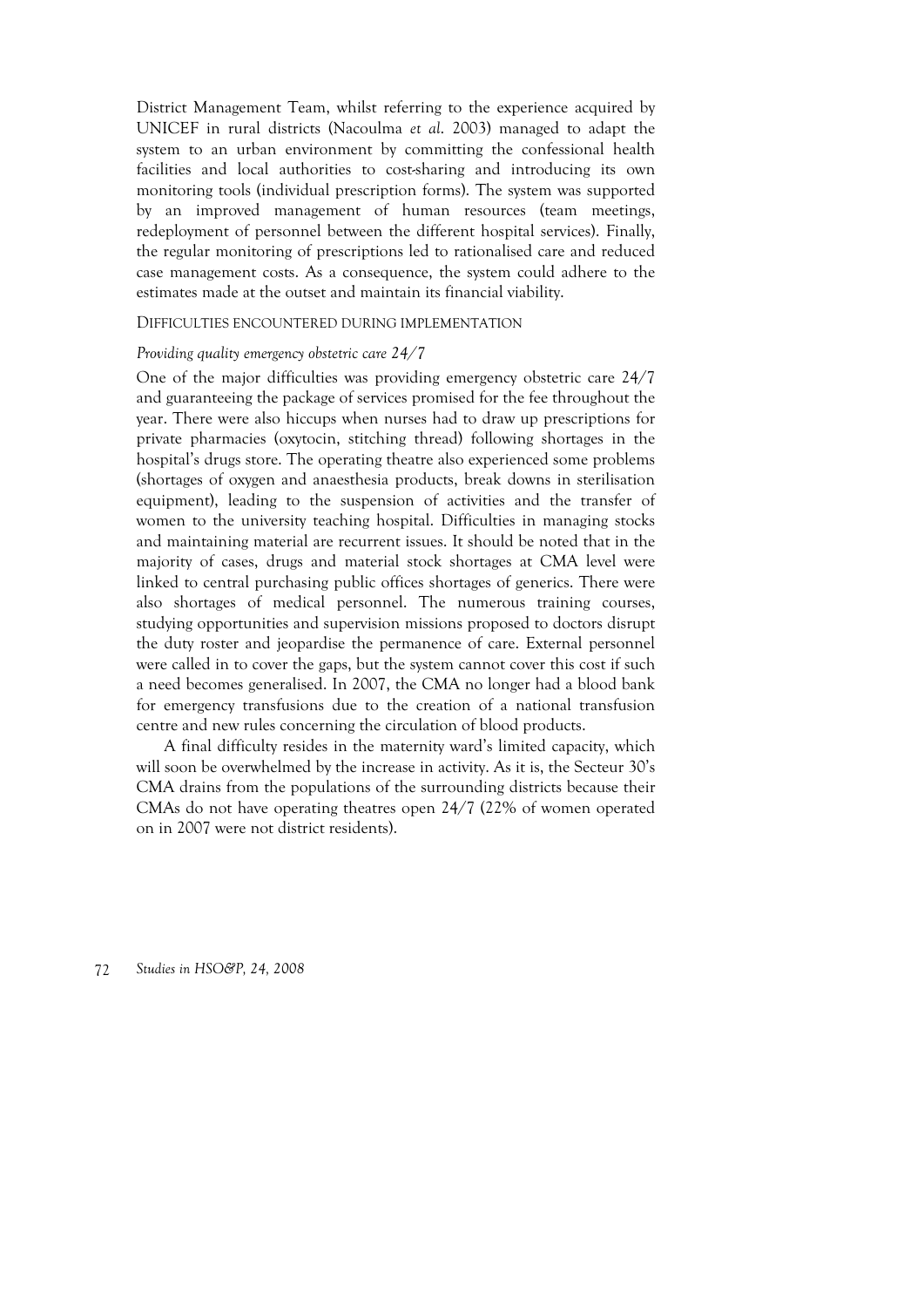#### *Personnel's adherence to the system*

-

The second difficulty concerns the health staff's adherence to the costsharing system. Generally speaking, setting up such a system is synonymous with tighter control over monetary flows relating to transport, purchase and use of medicines and consumables, examinations and medical or nonmedical acts as well as increased demand for medicines, material and personnel availability. The system also involves paying more attention to patients'/their families' complaints, in the framework of another part of the AQUASOU13 project (Richard *et al*. 2009). A number of studies have shown that little arrangements on the side allow health facility personnel (medical or not) in sub-Saharan Africa to increase their incomes, compensating for what are often low salaries (Ferrinho & Van Lerberghe 2000, Jaffré & Olivier de Sardan 2003, Van der Geest 1982, Fassin 1992, Cresson & Schweyer 2000). These "little arrangements" range from holding down several jobs at once, thereby reducing the working hours spent in the health facility, to setting up small businesses in the facility itself, involving the sale of medicines and consumables (including stock misappropriation at times) and explicit demands for "motivation" by patients before delivering any care. Tighter control therefore implies that the facilities' personnel earn less. No compensation was offered for this drop in their income following the introduction of improved practices. The different parties involved in the cost-sharing chose not to introduce indemnities, judging that the work expected of the personnel did not extend beyond their job descriptions and official bonuses already existed for those personnel involved in the department's activity, paid by the  $CMA<sup>14</sup>$ . Whilst this is a legitimate position, does it encourage the personnel's long-term adherence to the system? This is one of the most acute issues considering certain vertical programmes providing case management for specific pathologies - programmes heavily subsidised at times - with high bonuses for the personnel involved.

<sup>&</sup>lt;sup>13</sup> Particularly by the introduction of audits on obstetric complications under the form of case reviews, case-note analysis associated with interviews of the women and their relatives.

<sup>&</sup>lt;sup>14</sup> There is an official set up in which part of user fees are distributed quarterly to the hospital personnel according to their professional category.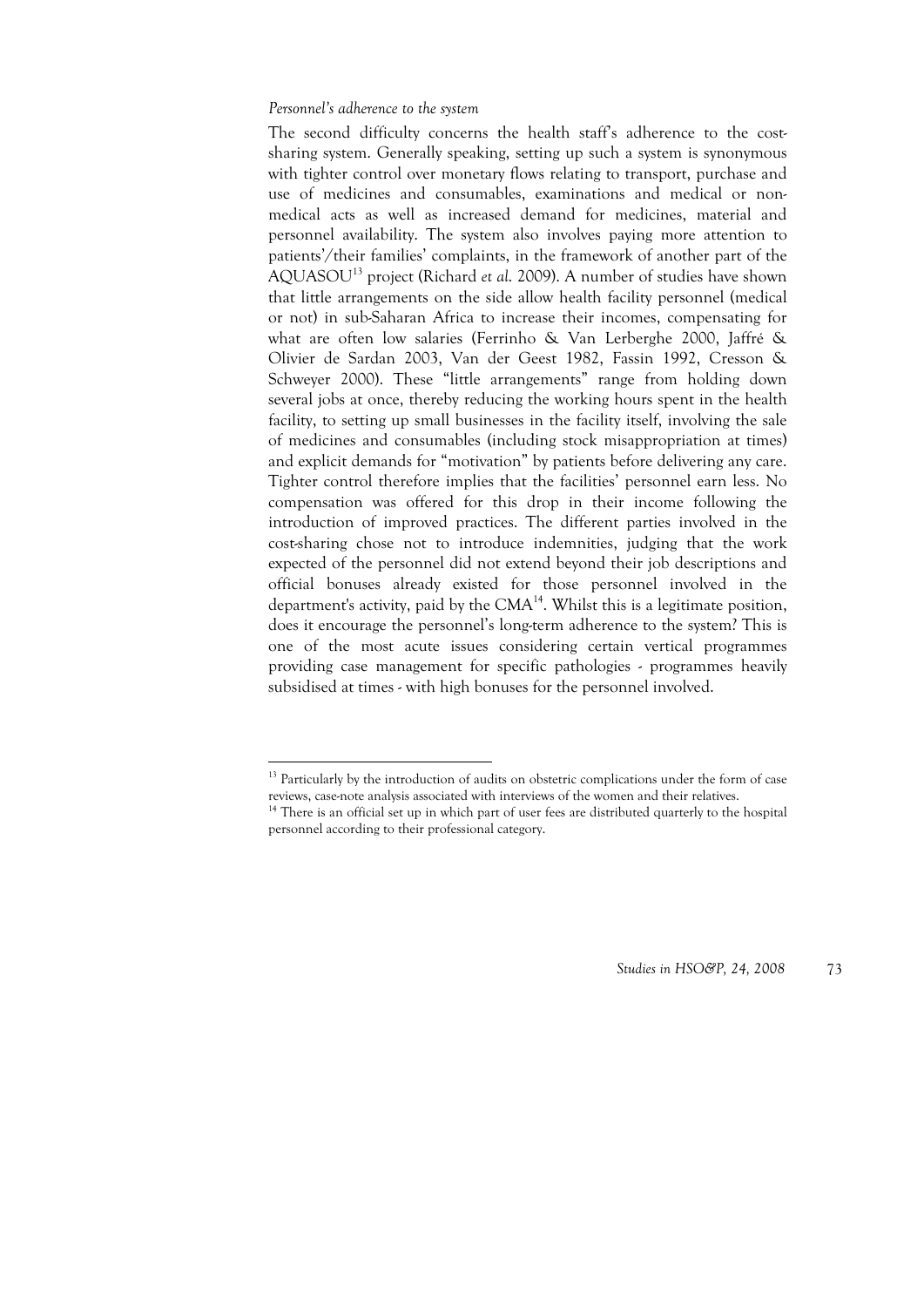#### URBAN-RURAL DISPARITY

The results show that fewer major obstetric surgical interventions are performed on the district's rural population than on its urban residents. This obviously raises the issue of geographic accessibility; the Prefects of the three departments also think that the populations of their rural departments are overestimated. The figures used are projections based on the last census, dating from 1996 (Ministère de la Santé 2001b). Another practice to be taken into account: women often join their families or families-in-law in the city at the end of their pregnancies, preferring to be near a hospital in the event of a problem. On admission, they declare their urban address, thus lowering the rural figures.

#### MOBILISING THE COMMUNITIES

ASMADE organised 146 information meetings throughout the district with the direct involvement of 14,000 people. The District Management Team organised several meetings on cost-sharing for the Presidents of COGES and the Chief Nurses of the Health Centres. But the target groups - women's associations, leaders and COGES members - did not always make information available to the direct beneficiaries: the pregnant women. Moreover, the Chief Nurses did not always train the personnel in their health centres to use the system. It should be noted that this lack of information from managers to their teams is not specific to cost-sharing, whether for the Chief Nurses or the Presidents of the COGES. The District Management Team becomes aware of this lack of communication during its supervisory visits. Following a presentation of the results during a monitoring committee, the different parties decided to change their strategy, focusing directly on midwives and auxiliary birth attendants in the CSPS, who would then pass on information to women during ANC. This campaign was backed up with posters placed in ANC waiting rooms and a series of radio broadcasts.

#### THE FUTURE OF THE COST-SHARING SYSTEM IN A CHANGING CONTEXT

Since the initiation of the cost-sharing system, many aspects of Burkina's administrative and political context have changed: a national subsidy for normal deliveries and emergency obstetric care came into force in October 2006, rural communes joined the other cost-sharing parties in 2007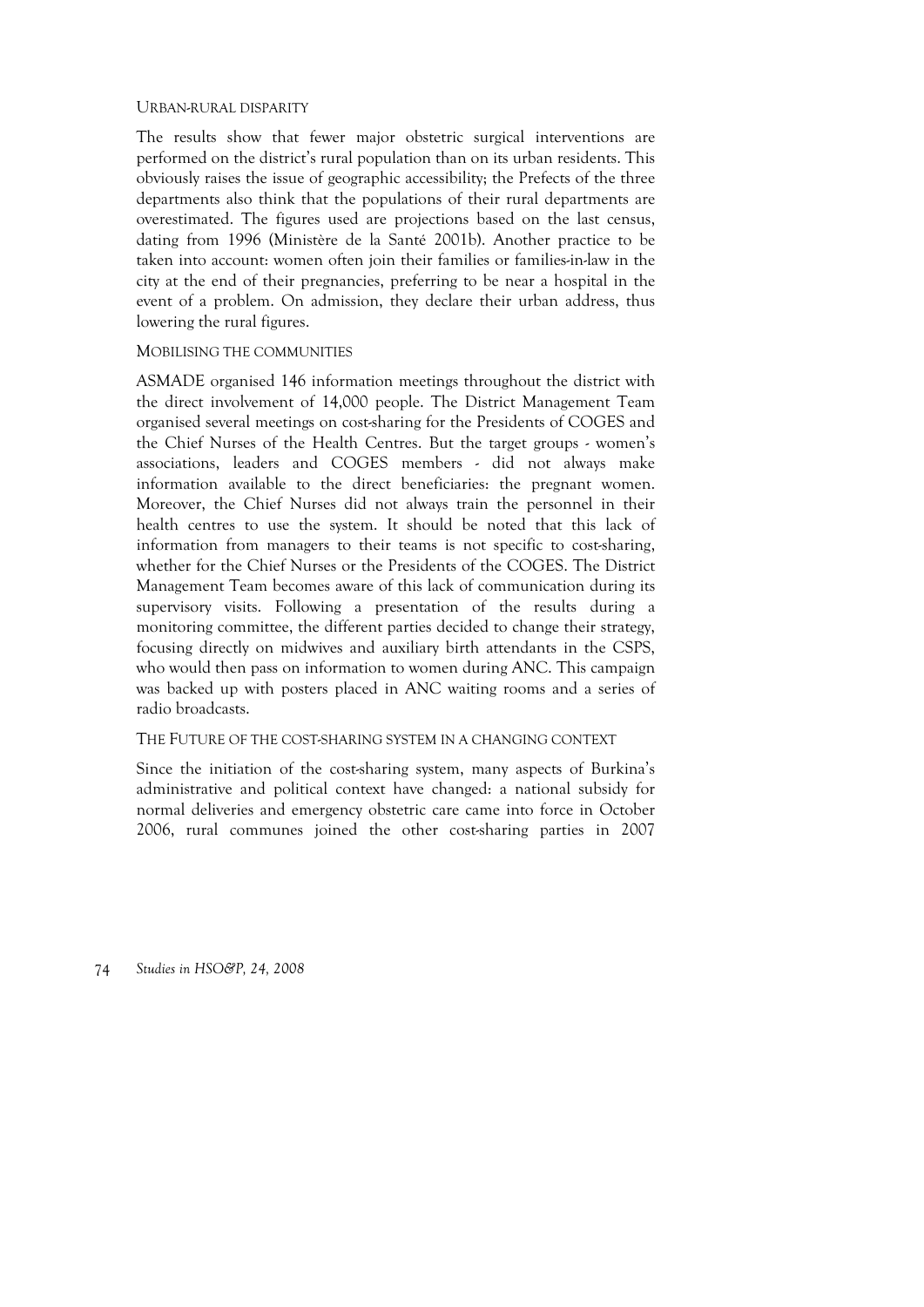following the decentralisation process unfolding in Burkina Faso and the district's target population changed in 2008 following the re-drafting of health boundaries for the Central Health Region. All these changes could have destabilised the enterprise launched in 2004, without mentioning the end of the AQUASOU project in March 2006, which had supported the system's initiation. Yet despite it all, the system still continues, and has managed to integrate the various changes. The political decision to subsidise 80% of the costs of delivery, related complications and C-sections came into force on 1<sup>st</sup> October 2006, and led to a further reduction in direct costs for the family: 6,000 CFA for the case management of mother and child for a caesarean delivery. The different parties have renewed their partnership agreement with the Secteur 30 district. It is difficult to predict the future of the cost-sharing system because the agreement is re-negotiated annually with the different parties. It should be noted that the Ministry of Health has used the experience of Secteur 30 health district, in particular the monitoring of prescriptions during case management, for drawing up its guideline on procedures and tools for implementing the national subsidy.

The efforts made by the Secteur 30 health district team have been recognised by all, and the district received the best district prize in 2007, awarded by the Ministry of Health. Nonetheless, this recognition has not been translated into a budgetary allocation to the hospital. Secteur 30's CMA has had to cope with growing running costs in the operating theatre generated by the increase in surgical activity: maintenance of medical equipment, generator, etc. In 2007, the theatre's running costs amounted to 30 million CFA (45,800 €). Secteur 30's CMA is currently ranked 3rd nationally in terms of surgical activity, after the two national hospitals, yet it does not receive more public funds for covering its running costs than the other district hospitals. The surgical activity and cost-sharing system will be unable to continue if these funds do not increase.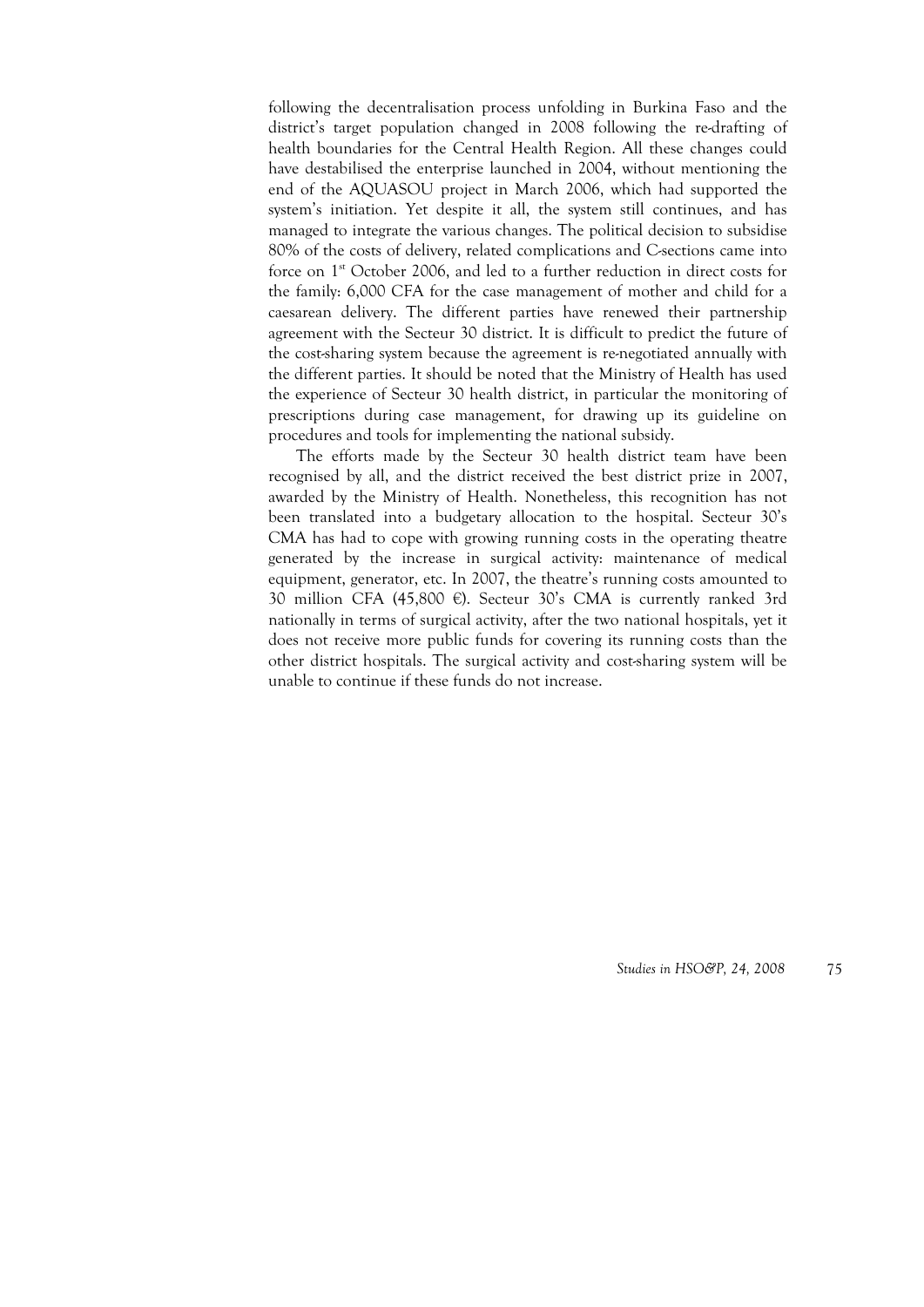| Strong points  | Improved access to Emergency Obstetric and           |
|----------------|------------------------------------------------------|
| of the system  | Neonatal Care (EmNOC)                                |
|                | Organisation of referrals                            |
|                | Implementation of Comprehensive EmNOC in             |
|                | <b>CMAs</b>                                          |
|                | Improved community participation                     |
|                | Local authorities' involvement in resolving health   |
|                | issues                                               |
|                | Installation of a dynamic team in setting up         |
|                | EmNOC                                                |
|                | The creation of a multi-sectored approach in         |
|                | finding solutions to maternal health issues          |
|                |                                                      |
| Points to      | Capacity strengthening of COGES Presidents,          |
| improve        | Stability of COGES team                              |
|                | Local authorities' participation                     |
|                | Equipment in the CMA maternity ward                  |
|                | Workforce (gynaecologists-obstetricians, midwives)   |
|                | Setting up protocols adapted to the available        |
|                | resources                                            |
| Conditions for | Local bodies' political will and financial           |
| launching such | commitment                                           |
| a system       | Effectiveness of decentralisation (existing laws and |
|                | local authorities having decisional and financial    |
|                | capacities)                                          |
|                | Highly committed District Management Team            |
|                | Highly committed COGES                               |
|                | A CMA in working order<br>٠                          |
|                | Equipment                                            |
|                | Sufficient Human Resources for                       |
|                | providing 24/7 health care                           |
|                | Gynaecologists-obstetricians available and           |
|                | committed to the process, particularly the           |
|                | Head of Department                                   |
|                | Creation of obstetrics case-notes                    |

**Box 2. Lessons learnt**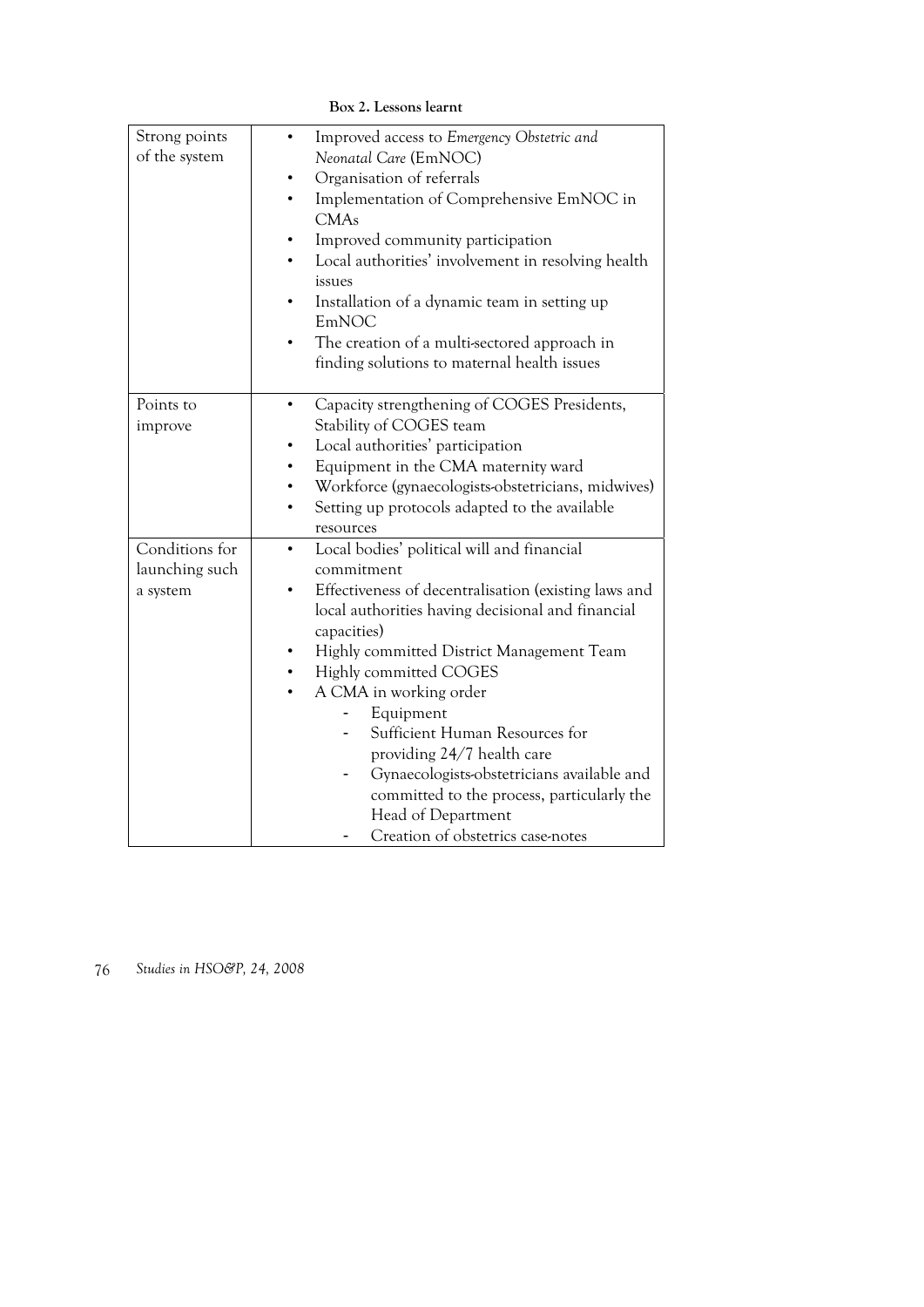| Conditions for<br>sustainability | Use of medical and nursing care protocols<br>Organisation of a daily case review after<br>the night shift.<br>Pharmaceutical stock correctly managed<br>A Cost Recovery Officer for following up<br>health expenditure on a daily basis<br>A midwife for data entry of UON study<br>data<br>A relay point (local NGO) for social mobilisation<br>The effective participation of the different parties<br>through their financial contributions and<br>attendance in meetings<br>The effective holding of statutory meetings<br>The presentation of a complete and<br>comprehensible financial overview |
|----------------------------------|--------------------------------------------------------------------------------------------------------------------------------------------------------------------------------------------------------------------------------------------------------------------------------------------------------------------------------------------------------------------------------------------------------------------------------------------------------------------------------------------------------------------------------------------------------------------------------------------------------|
| Conditions for                   | An improvement in health care provision in the                                                                                                                                                                                                                                                                                                                                                                                                                                                                                                                                                         |
| scaling up                       | referral facility (personnel, equipment, protocols)                                                                                                                                                                                                                                                                                                                                                                                                                                                                                                                                                    |
| (other districts                 | The involvement of all the figures of authority in                                                                                                                                                                                                                                                                                                                                                                                                                                                                                                                                                     |
| in                               | the district (mayors, NGOs, Chief Nurses of                                                                                                                                                                                                                                                                                                                                                                                                                                                                                                                                                            |
| Ouagadougou)                     | Health Centres, COGES, etc)                                                                                                                                                                                                                                                                                                                                                                                                                                                                                                                                                                            |
|                                  | The identification of a relay facility for                                                                                                                                                                                                                                                                                                                                                                                                                                                                                                                                                             |
|                                  | implementing the communication strategy                                                                                                                                                                                                                                                                                                                                                                                                                                                                                                                                                                |
| Advantages of a                  | Removing the financial barriers to access to                                                                                                                                                                                                                                                                                                                                                                                                                                                                                                                                                           |
| cost-sharing                     | emergency obstetric care                                                                                                                                                                                                                                                                                                                                                                                                                                                                                                                                                                               |
| system                           |                                                                                                                                                                                                                                                                                                                                                                                                                                                                                                                                                                                                        |
| Disadvantages                    | The phenomenon of attraction that increases the<br>personnel's work load without any compensation<br>for their loss of income resulting from tighter cost<br>controls (transfer requests as a consequence)                                                                                                                                                                                                                                                                                                                                                                                             |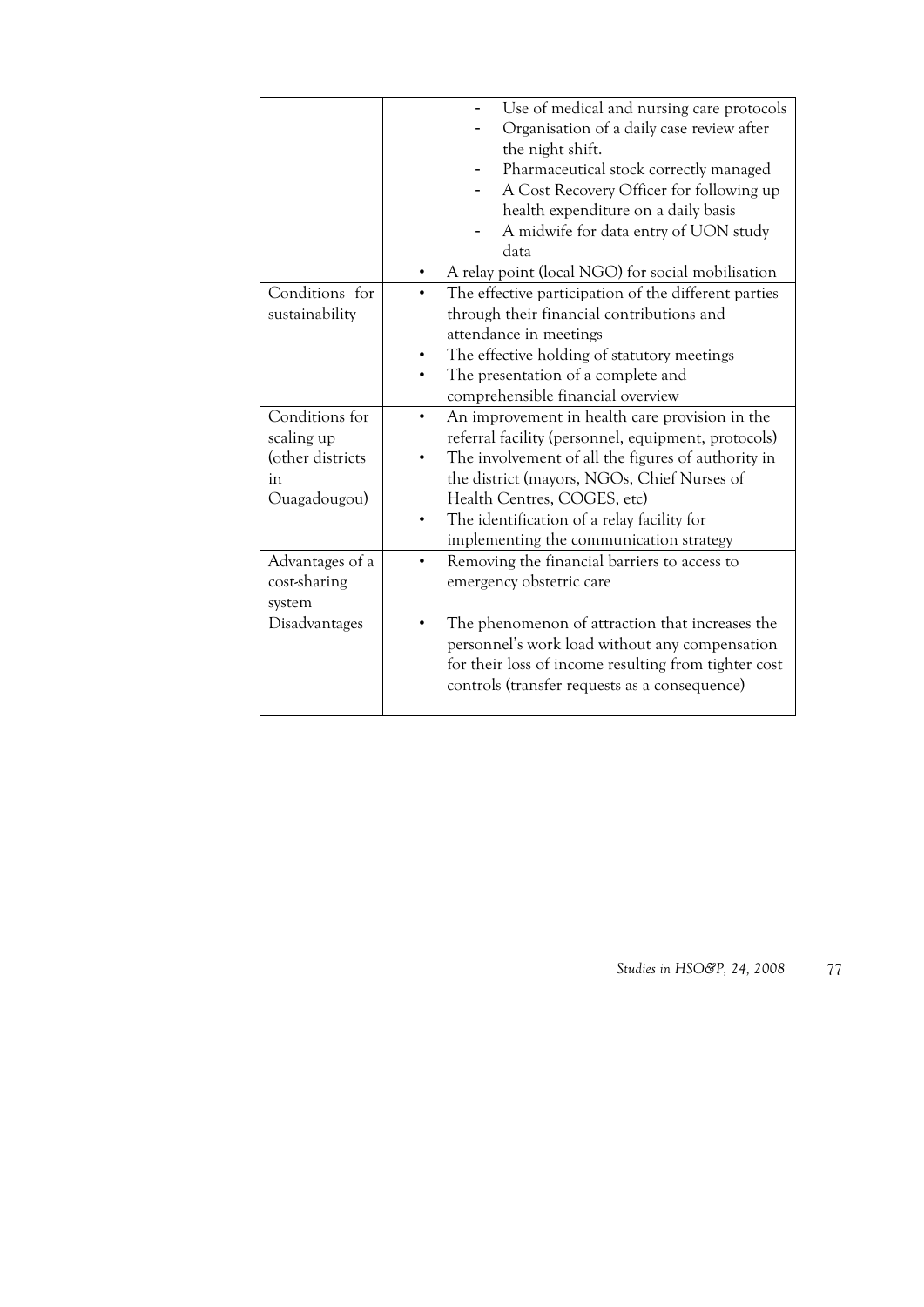# *Conclusion*

These last 3 years of implementation have proved that such a cost-sharing system can be adapted to an urban environment with the support of new parties: local authorities and confessional health facilities. The technical aspects of public health were supported by active political mobilisation and the time taken over the preparatory phase gave the different parties time to appropriate the system. One of the keys to success was undoubtedly the participative and cross-sectorial approach adopted during the preparatory phase and throughout implementation, as well as rigorous monitoring of the system. New channels for mobilising the community should be envisaged to involve even more users. The cost-sharing experience in Secteur 30 health district is full of promises, but its development over time requires close monitoring. The system has been developed in a context that cannot be guaranteed over the long term (committed Head of Gynaecology-Obstetrics Department, supportive health and political authorities, technical assistance from international partners). The different parties have to decide on the system's future every year, and the agreements are signed on an annual basis only. The Ministry of Health encourages cost-sharing systems, but has not made them compulsory, and only 10 out of 55 districts had a system in place before the introduction of the national subsidy for emergency obstetric care. Secteur 30 health district has managed to adapt to the changes in national policy for the benefit of the women under its charge, lowering the price of a caesarean below the official one (6,000 CFA instead of 11,000 CFA), but it is difficult to predict what impact the national subsidy will have on the other cost-sharing systems in Burkina.

# *Acknowledgements*

Our thanks to the French Ministry of Foreign Affairs for its financial support for the AQUASOU project. We would also like to thank the Secteur 30 CMA team and in particular all the personnel involved in maternity services and the operating theatre team for their commitment. Our thanks to Dr Dominique Dubourg (ITM) for analysing the data from the UON Study.

The Institute of Tropical Medicine in Antwerp (ITM) provided technical support to the District Management Team for the implementation of the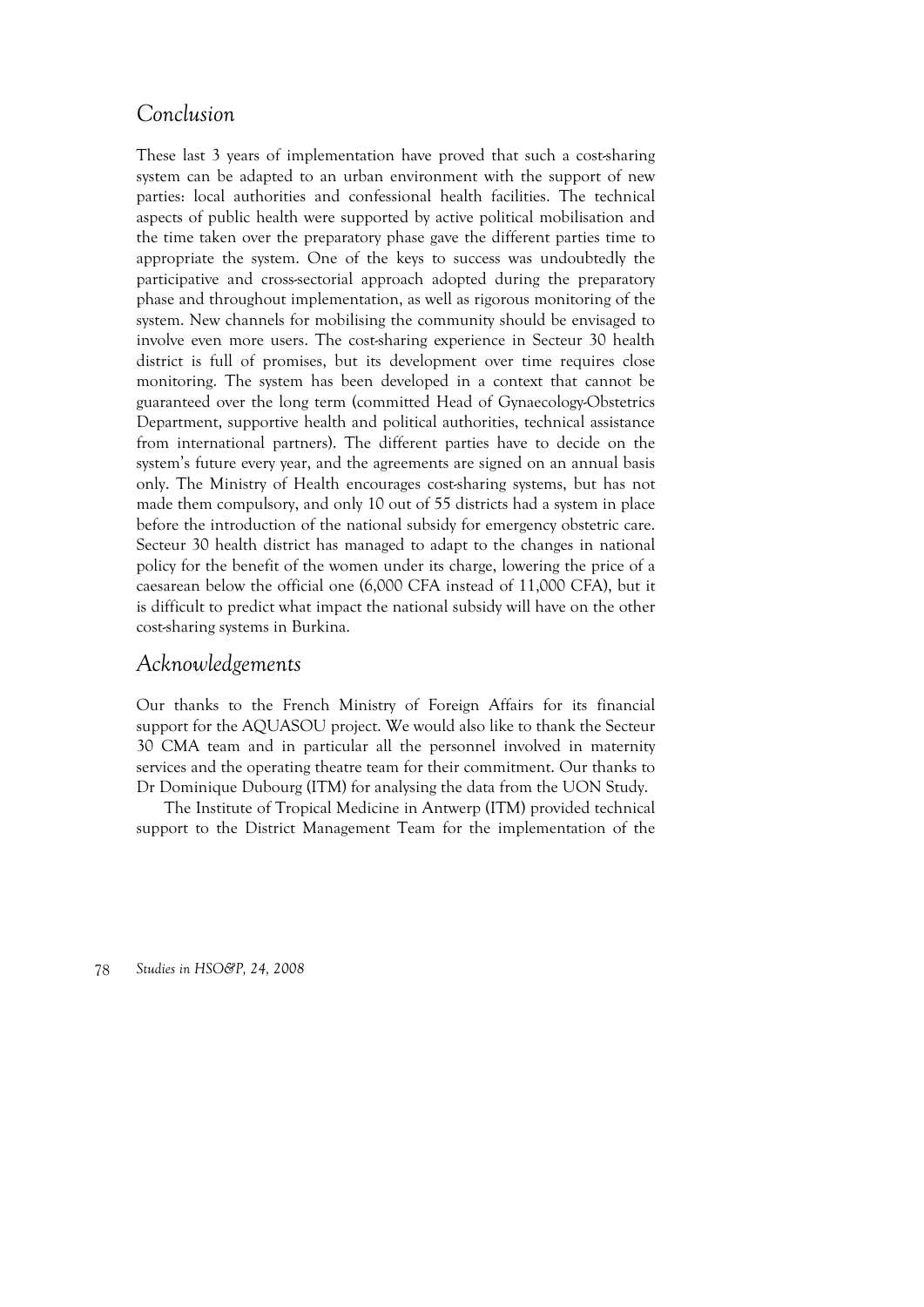cost-sharing system and mechanisms for improving the quality of care. The IRD carried out socio-anthropological studies, Equilibres & Populations (E&P) and ASMADE contributed to the mobilisation of local authorities and civil society around the AQUASOU project.

### *References*

AQUASOU, Programme d'Amélioration de la Qualité et de l'Accès aux Soins Obstétricaux d'urgence (2003) Compte-rendu de la première réunion de consensus, Composante 2, Ouagadougou, Burkina Faso.

AQUASOU, Programme d'Amélioration de la Qualité et de l'Accès aux Soins Obstétricaux d'urgence (2004) Compte-rendu de l'atelier technique sur le partage des coûts pour les urgences obstétricales dans le district sanitaire du secteur 30, Composante 2, Ouagadougou, Burkina Faso.

Bicaba A., Ouédraogo JG & Ki Ouédraogo S (2004) *Gouvernance, équité et*  santé. Politiques de santé et équités en Afrique de l'Ouest. Accès aux urgences *chirurgicales et équité*. Association Burkinabé de Santé Publique (ABSP). Centre de Recherche pour le Développement (CRDI). Université de Montréal, Rapport final.

Cresson G & Schweyer FX (2000) Les usagers du système de soins, Éditions ENSP (Collection recherche, santé, social), Rennes.

Ensor T & Ronoh J (2005) Effective financing of maternal health services: a review of the literature*. Health Policy* **75**, 49-58.

Fassin D (1992) L'anthropologie et la santé publique : réflexions à partir de quelques expériences, in Anthropologie, santé, maladie : autour d'études de cas; Anthropologie médicale appliquée au développement et à la Santé, Toulouse, Amades, **92**, 9-24.

Ferrinho P & Van Lerberghe W (2000) Providing health care under adverse conditions. Health personnel performance and individual coping strategies. *Studies in Health Services Organisation & Policy*, **16**, Anvers, ITG Press.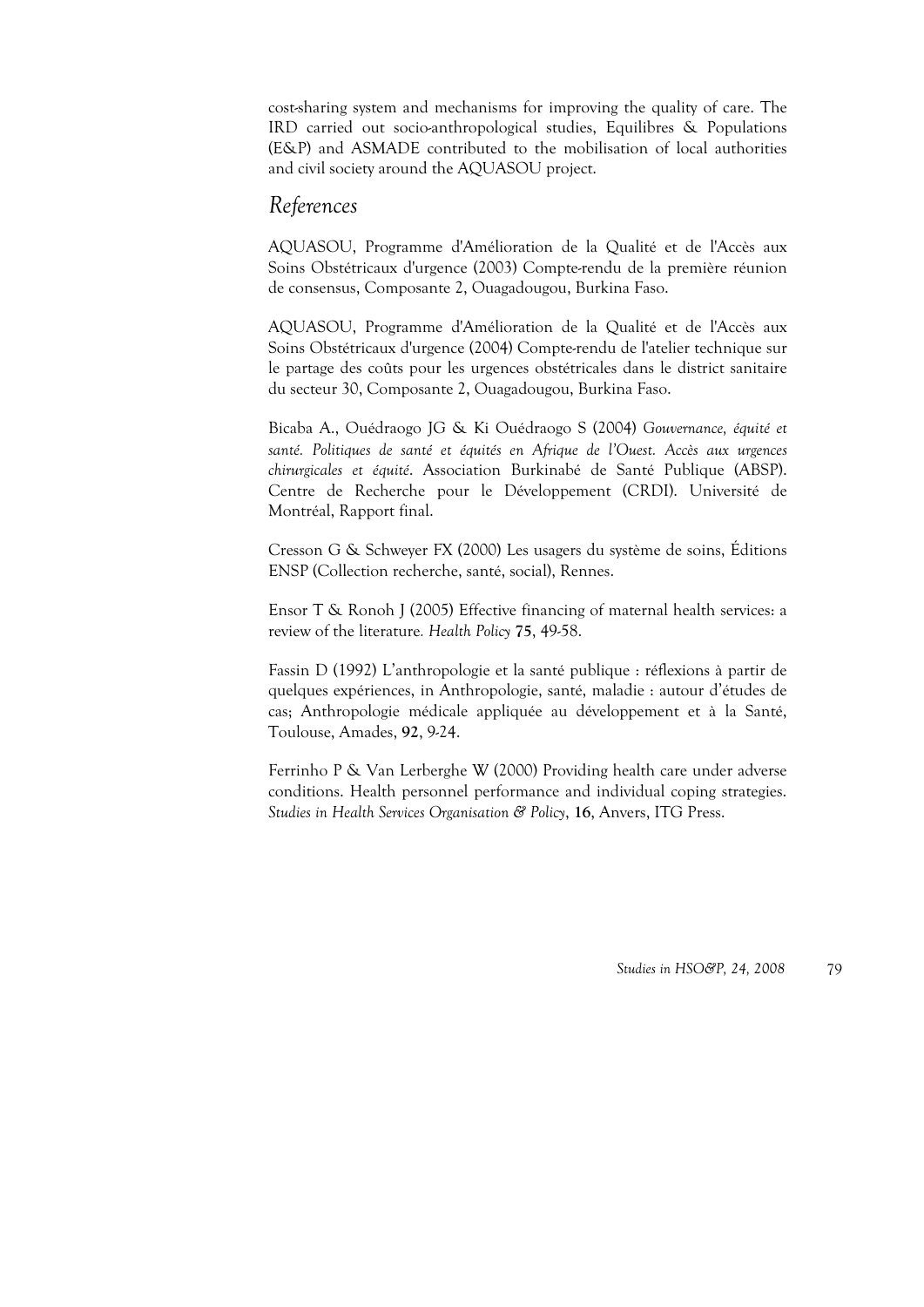Holmgren G, Holm LS & Stark M (1999) The Misgav Ladach method for a caesarean section: method description. *Acta Obstetrica et Gynecologica Scandinavica* **78**, 615-21.

Jaffré Y & Olivier de Sardan JP (2003) Une médecine inhospitalière. Les difficiles relations entre soignants et soignés dans cinq capitales d'Afrique de l'Ouest, Paris, Karthala.

La Concertation (2004) Inventaire des systèmes d'assurance maladie en Afrique: synthèse des travaux de recherché dans 11 pays. La concertation, Dakar.

Ministère de l'Economie et du Développement, INSD (Institut National de la Statistique et de la Démographie) (1998) Enquête prioritaire sur les conditions de vie des ménages 1996, Burkina Faso, Ouagadougou.

Ministère de l'Economie et du Développement, INSD (Institut National de la Statistique et de la Démographie) (1999) Enquête Démographique et de Santé du Burkina Faso 1998/1999, Ouagadougou.

Ministère de l'Economie et du Développement, INSD (Institut National de la Statistique et de la Démographie) (2003) Enquête burkinabé sur les conditions de vie des ménages, Ouagadougou, Burkina Faso.

Ministère de l'Economie et du Développement, INSD (Institut National de la Statistique et de la Démographie) (2005) Enquête Démographique et de Santé du Burkina Faso 2003, Ouagadougou.

Ministère de la Santé (2000) Politiques et normes de services de santé de la reproduction. Direction de la Santé de la Famille, Ouagadougou, Burkina Faso.

Ministère de la Santé (2001a) Plan National de Développement Sanitaire 2001-2010. Burkina Faso.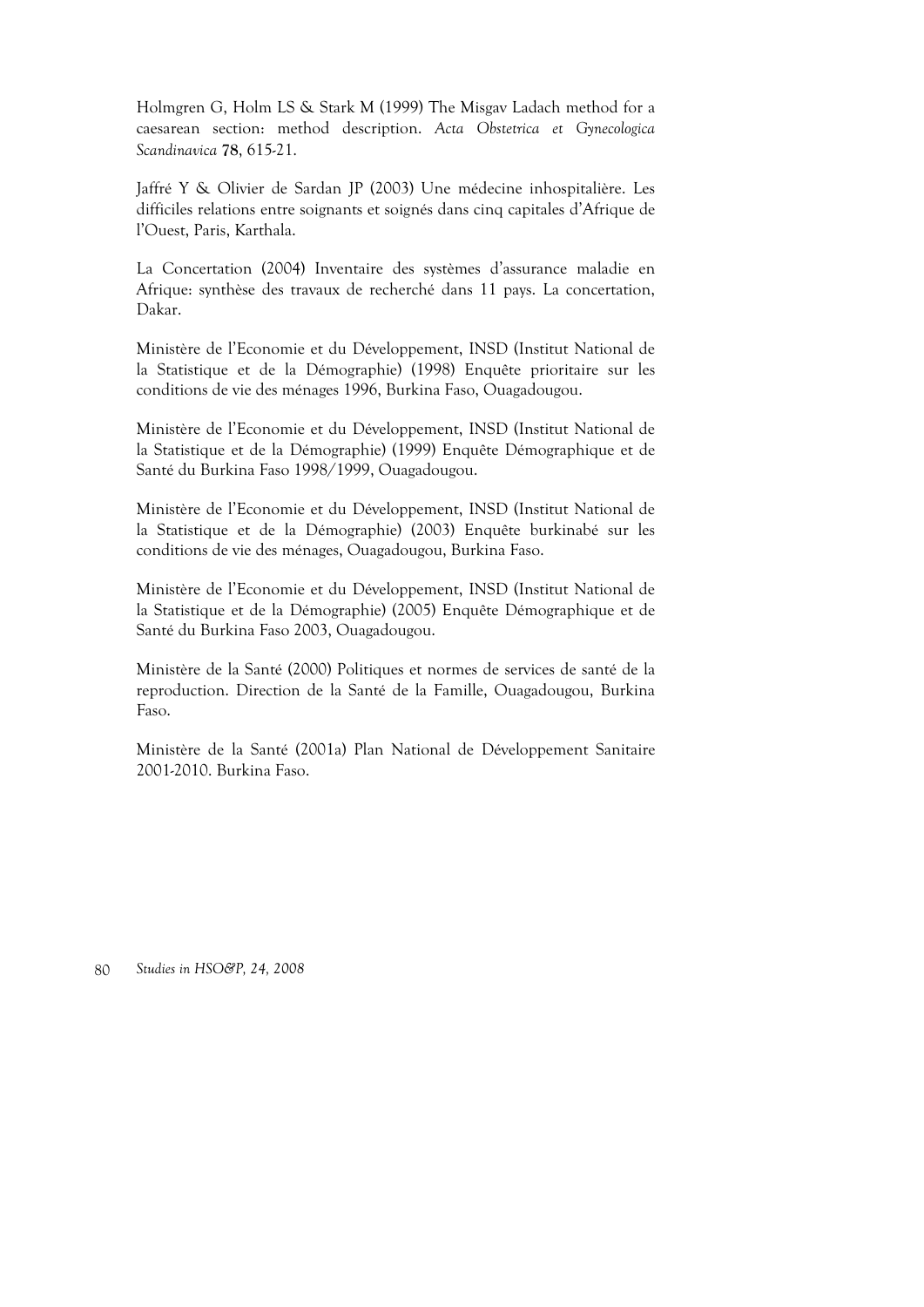Ministère de la Santé (2001b) Projections de populations des districts de la région sanitaire de Ouagadougou pour la période 2000-2005. Région du Centre, Direction régionale de la santé du Centre, Ouagadougou.

Ministère de la Santé (2004) Plan Stratégique pour une Maternité à Moindre Risque 2004-2008. Direction de la Santé de la Famille, Ouagadougou, Burkina Faso.

Ministère de la Santé (2005a) Annuaire statistique 2004. Secrétariat Général, Direction des Etudes et de la Planification, Ouagadougou.

Ministère de la Santé (2005b) Cadre Conceptuel pour la mise en place de système de partage de coûts. Direction de la Santé de la Famille, Ouagadougou.

Ministère de la Santé (2005c) Stratégie nationale de subvention des accouchements et des soins obstétricaux d'urgence au Burkina Faso. Direction de la Santé de la Famille, Ouagadougou.

Ministère de la Santé (2006) Plan d'action du district sanitaire du secteur 30. Région centre, Direction régionale du centre. Burkina Faso, Ouagadougou.

Nacoulma D, Belemviré S & Djiguemdé AP (2003) Un partenariat pour l'amélioration de l'accessibilité aux soins d'urgence : « les communautés s'impliquent », Communication aux 10ème Journées des Sciences de la Santé de Bobo-Dioulasso.

Richard F, Ouédraogo C, Zongo V, Ouattara F, Zongo S, Gruénais ME & De Brouwere V (2009) The difficulty of questioning clinical practice: experience of facility-based case reviews in Ouagadougou, Burkina Faso. *BJOG* **116**, 38-44.

Su T, Kouyaté B & Flessen S (2006) Catastrophic household expenditure for health care in a low-income society: a study from Nouna district, Burkina Faso. *Bulletin of the World Health Organization*, **84**, 21-7.